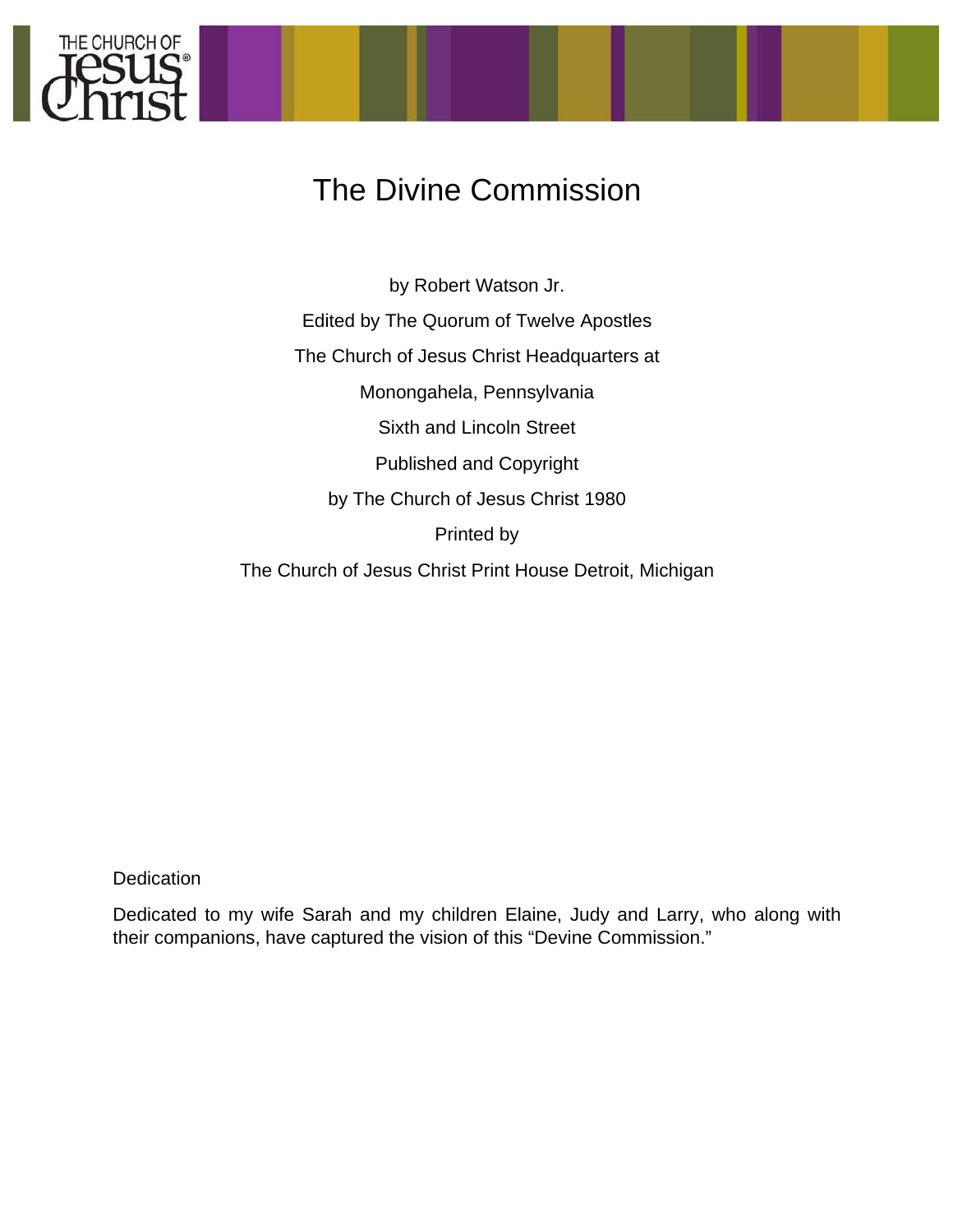## TABLE OF CONTENTS

| Introduction                                      | $3 - 7$   |
|---------------------------------------------------|-----------|
| Have We Fulfilled Our Commission                  | $8 - 9$   |
| One Hundred Years of Limited Activity: 1809-1969  | $10 - 11$ |
| Importance of Latter Day Revelation               | $11 - 15$ |
| <b>Sanctification First</b>                       | $16 - 18$ |
| 1970: The Ushering in of the Peaceful Reign       | 19-21     |
| Significant Stepping Stones Toward Zion           | $22 - 25$ |
| The Series of Events Leading to the New Jerusalem | $25 - 27$ |
| A Parallel Indian Movement                        | $27 - 30$ |
| Warnings to the Church                            | $30 - 31$ |
| The Work at Hand                                  | 32-36     |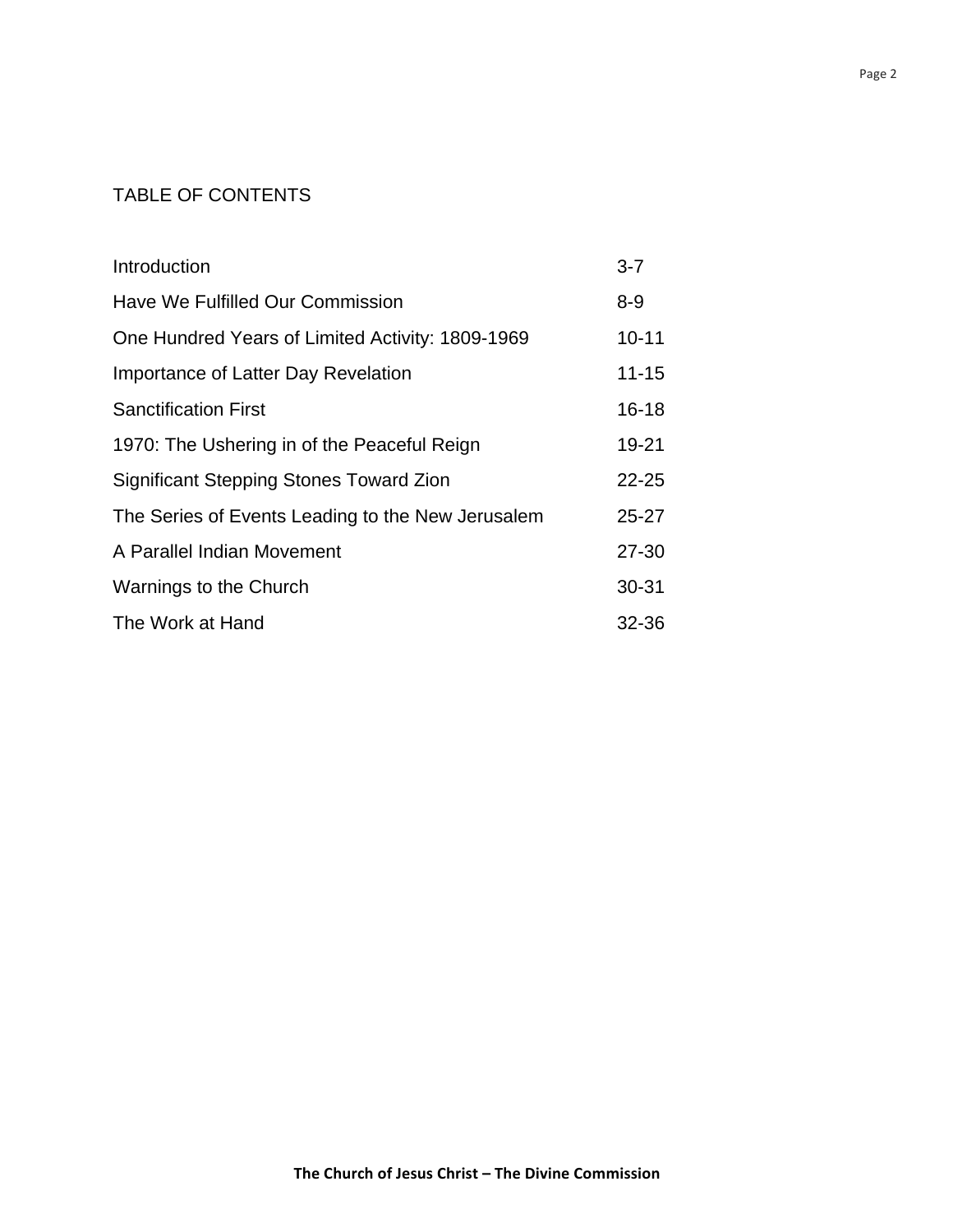## **INTRODUCTION**

The Mission of the Church is a matter which requires our constant attention. Joseph Smith was told by the angel, "…to remember that it (the restoration of the Gospel) was the work of the Lord to fulfill certain promises previously made to a branch of the house of Israel of the tribe of Joseph, and when it would be brought forth, it must be done expressly with an eye single to the glory of God and the welfare and restoration of the house of Israel." Letters of Oliver Cowdery, No. 7: page 29. The fulfillment of the covenants were "To prepare the way for the second advent of the Messiah when he comes in the glory of the Father with the Holy Angels."

In the divine process of selection, god chose Israel to be a special people. Moses speaks of this selection:

"For thou art an holy people unto the Lord thy God:

 The Lord they God hath chosen thee to be a special people unto himself, above all people that are upon the face of the earth. The Lord did not set his love upon you, nor choose you, because ye were more in number than any people; for ye were the fewest of all people: But because He would keep the oath which he had sworn unto your fathers, hath the Lord brought you out with a mighty hand, and redeemed you out of the house of bondmen, from the hand of Pharaoh King of Egypt." Deuteronomy 7:6-8

The relationship between God and Israel is described in vivid terms by Jeremiah:

 "Turn, O backsliding children, saith the Lord; for I am married unto you: and I will take you one of a city, and two of a family, and I will bring you to Zion." Jeremiah 3:14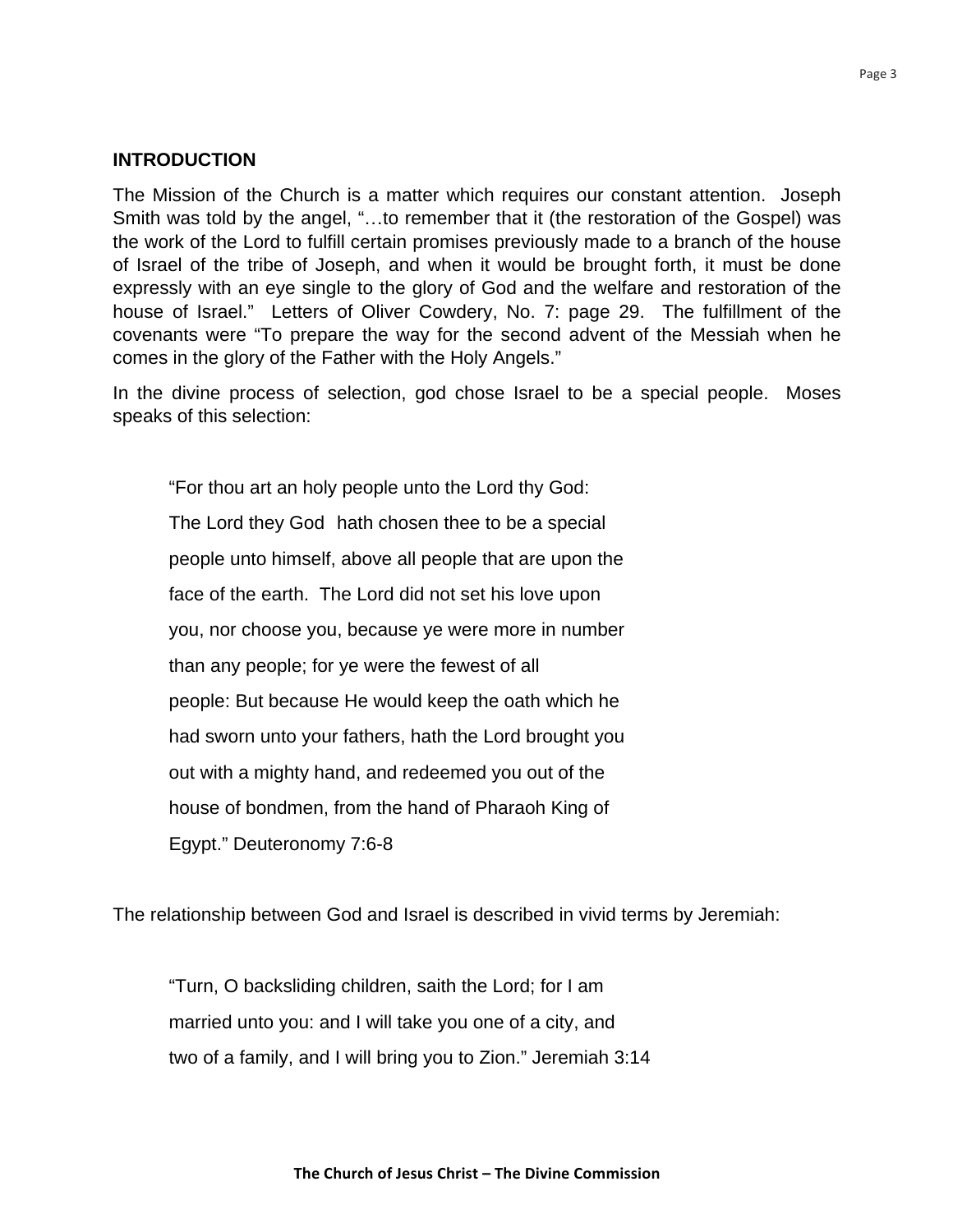The fulfillment of the covenants to Israel will have an impact on the entire world and will be accompanied by the power of God as He promised Abraham, "In thee shall all of the families of the earth be blessed." Genesis 12:3

We must understand that the restoration of Israel, God's people, is imminent:

 "And I will bring again the captivity of my people of Israel, and they shall build the waste cities, and inhabit them; and they shall plant vineyards, and drink the wine thereof; they shall also make gardens, and eat the fruit of them. And I will plant them upon their land, and they shall no more be pulled up out of their land which I have given them, saith the Lord they God. Amos 9:14-15

When Joseph Smith received the gold plates, he was told they were brought forth: "…to show unto the remnant of the House of Israel what great thing the Lord hath done for their fathers; and that they may know the covenants of the Lord, that they are not cast off forever - and also to the convincing of the Jew and Gentile that Jesus is the Christ…" *Preface - the Book of Mormon*. While the climax of the latter day work will be the gathering of Israel, the Gentiles will share in this great work and will become an integral part of it:

 "And behold I say unto you that as many of the Gentiles as will repent are the covenant people of the Lord; and as many of the Jews as will not repent shall be cast off; for the Lord covenanteth with none save it be with them that repent and believe in his Son, who is the Holy One of Israel." II Nephi 30:2

Concerning our work as Gentiles and the importance of taking the message to Israel, Nephi states: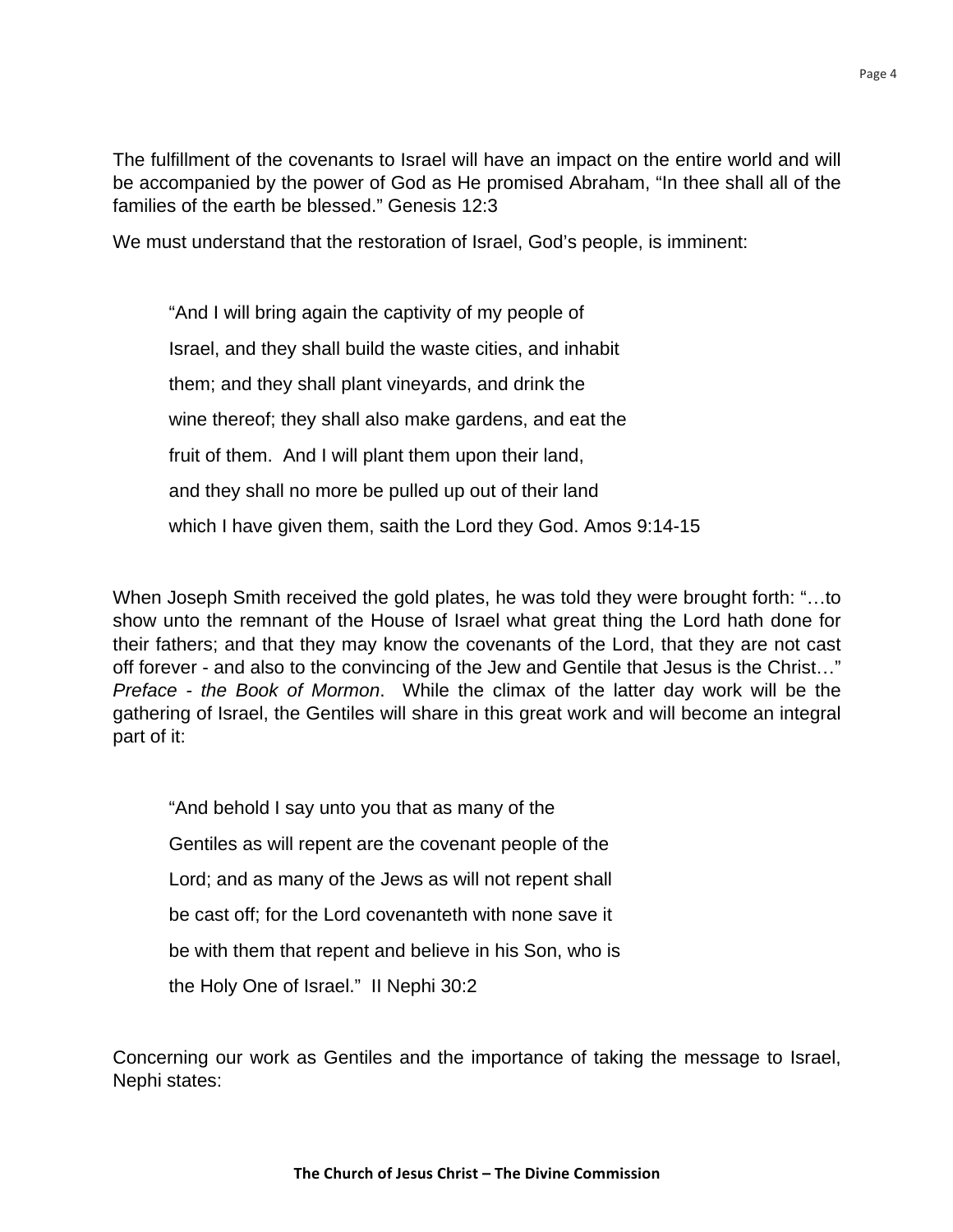"An this is what our father meaneth; and he meaneth that it will not come to pass until after they are scattered by the Gentiles; and he meaneth that it shall come by way of the Gentiles, for the very cause that he shall be rejected of the Jews, or of the house of Israel. Wherefore, our father hath not spoken of our seed alone, but also of all the house of Israel, pointing to the covenant which should be fulfilled in the latter days; which covenant the Lord made to our father Abraham, saying: In they seed shall all the kindreds of the earth be blessed." I Nephi 15:1-18

The angel told Joseph Smith that the aborigines of this land were literal descendants of Abraham.

Nephi also declared:

 "And after our seed is scattered the Lord God will proceed to do a marvelous work among the Gentiles which shall be of great worth unto our seed, wherefore, it is likened unto their being nourished by the Gentiles and being carried in their arms and upon their shoulders." II Nephi 22:8

In the Book of Ether, we also read concerning the house of Israel:

 "Behold, Ether saw the days of Christ, and he spake concerning a New Jerusalem upon this land. And he spake also concerning the house of Israel, and the Jerusalem from whence Lehi should come - after it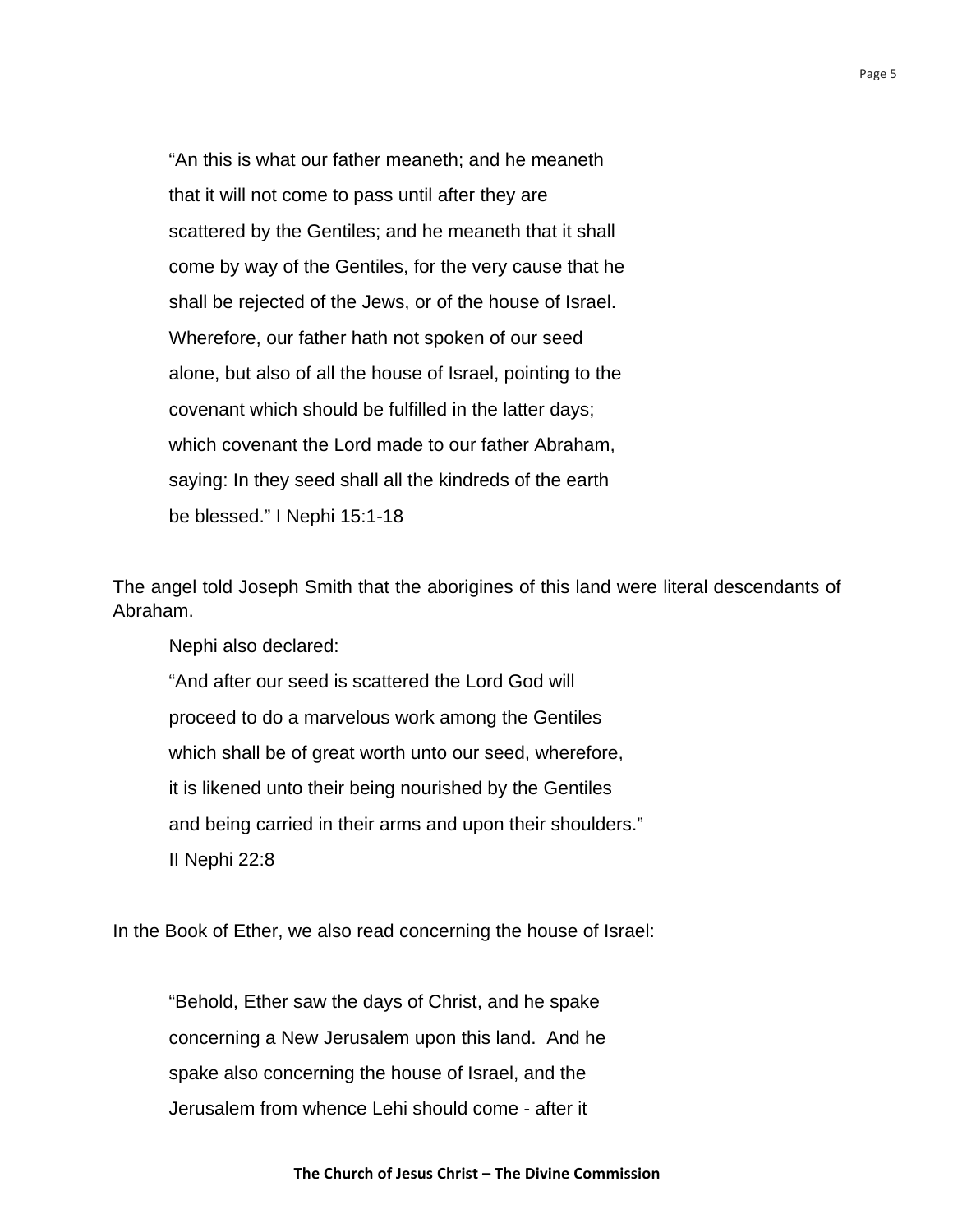should be destroyed it should be built up again, a holy city unto the Lord; wherefore, it could not be a new Jerusalem for it had been in a time of old, but it should be built up again, and become a holy city of the Lord; a New Jerusalem should be built up upon this land, unto the remnant of the seed of Joseph, for which things there has been a type. For as Joseph brought his father down into the land of Jerusalem, that he might be merciful unto the seed of Joseph that they should perish not, even as he was merciful unto the father of Joseph that he should perish not. Wherefore, the remnant of the house of Joseph shall be built upon this land; and it shall build up a holy city unto the Lord, like unto the Jerusalem of old; and they shall no more be confounded, until the end come when the earth shall pass away." Ether 13:4-8

The Covenants of God to Israel will be remembered by God when the Gentiles shall sin against his gospel:

> "And thus commandeth the Father that I should say unto you: At that day when the Gentiles shall sin against my gospel, and shall be lifted up in the pride of their hearts above all nations, and above all the people of the whole earth, and shall be filled with all manner of hypocrisy, and murders, and priestcrafts, and whoredoms, and of secret abominations; and if they shall do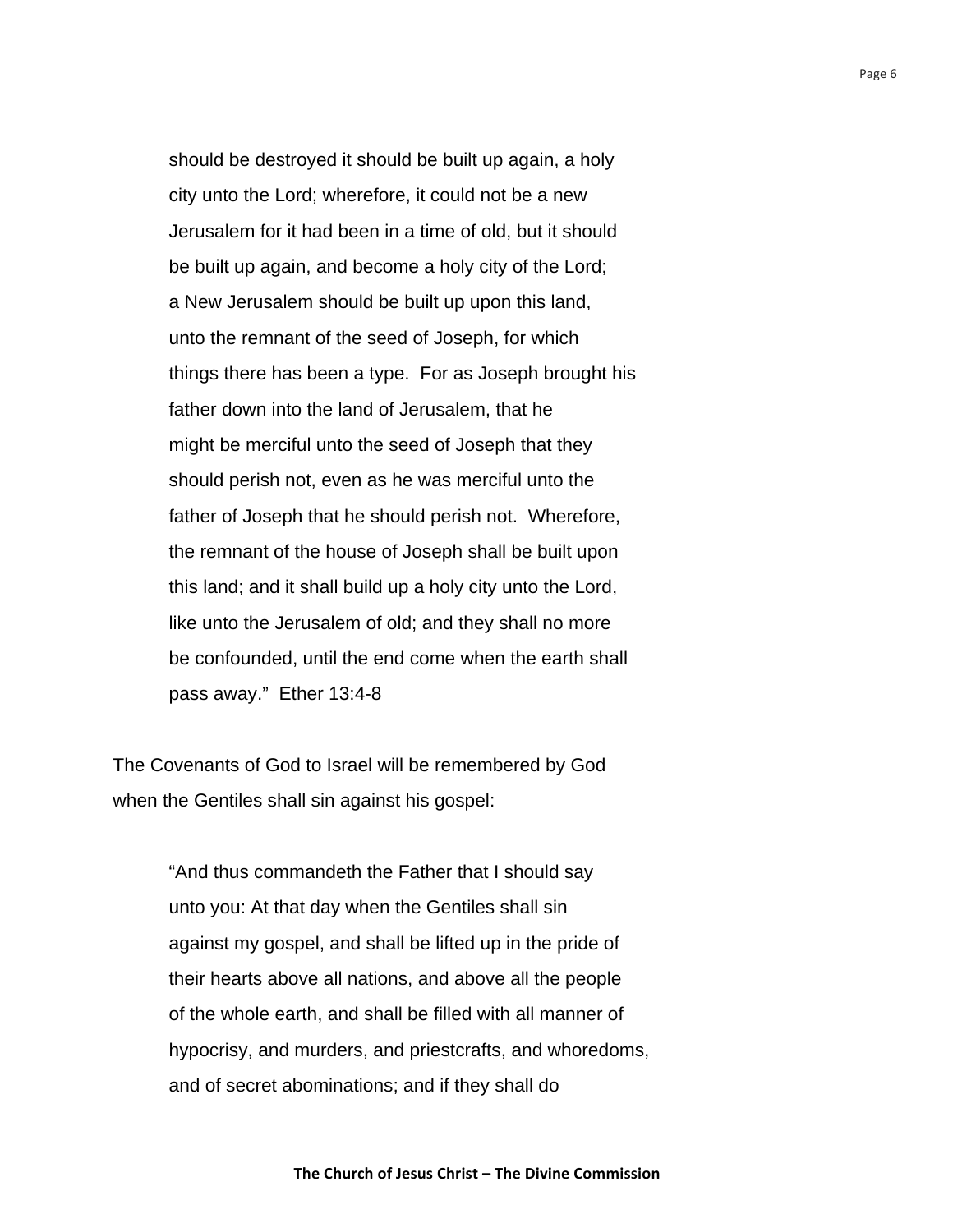all these things, and shall reject the fullness of my gospel, behold, saith the Father, I will bring the fullness of my gospel from among them. And then will I remember my covenant which I have made unto my people. O house of Israel, and I will bring my gospel unto them. And I will show unto thee, O house of Israel, that the Gentiles shall not have power over you; but I will remember my covenant unto you, O house of Israel, and ye shall come unto the knowledge of the fullness of my gospel. But if the Gentiles will repent and turn unto me, saith the Father, behold they shall be numbered among my people, O House of Israel. And I will not suffer my people, who are of the house of Israel, to go through among them, and tread them down, saith the Father." III Nephi 16:10-14

This land was given to Joseph's seed and will be returned to them:

 "And behold, this is the land of your inheritance; and the Father hath given it unto you." III Nephi 15:13

 "Verily, verily, I say unto you, thus hath the Father commanded me - that I should give unto this people this land for their inheritance." III Nephi 16:16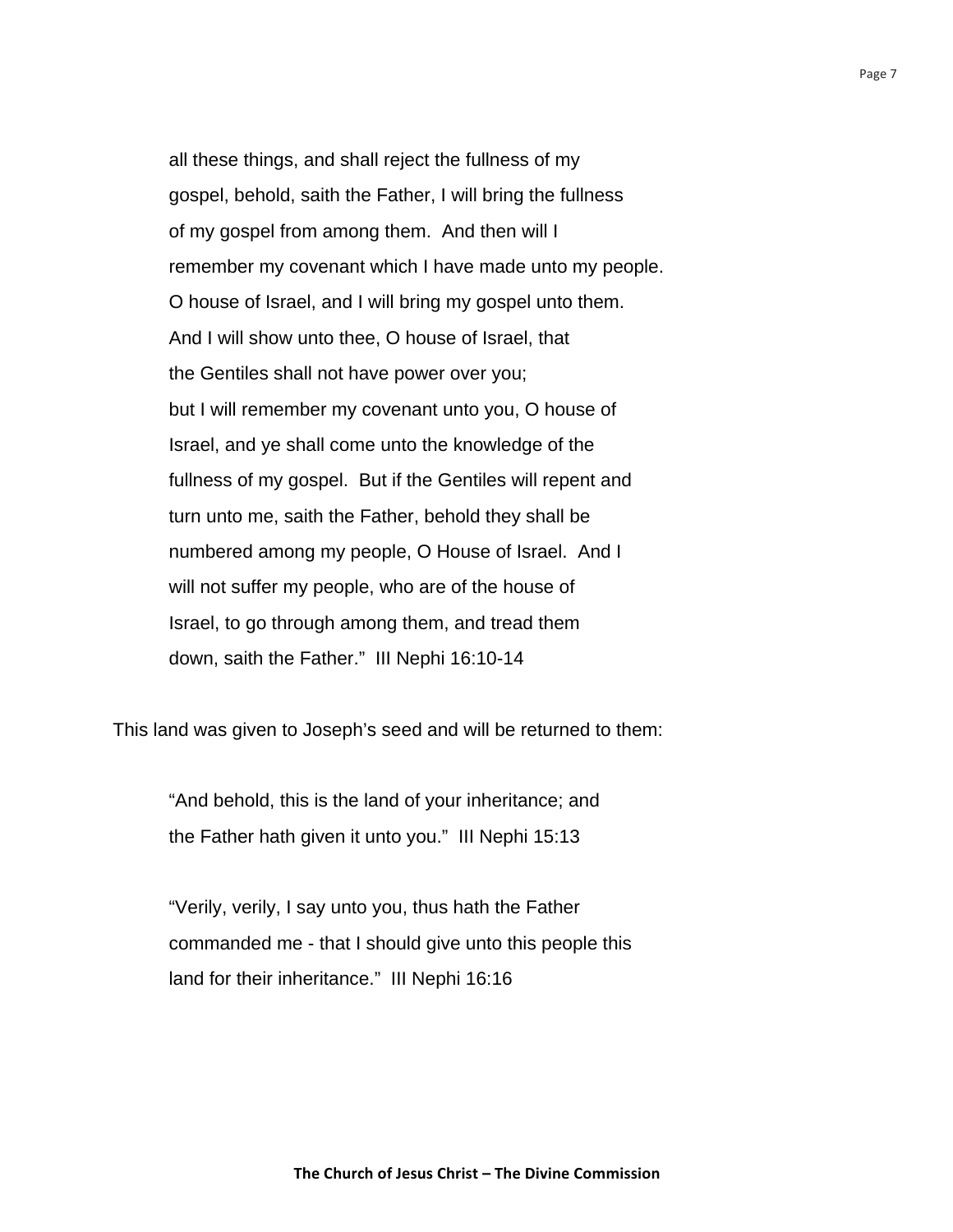## **HAVE WE FULFILLED OUR COMMISSION?**

Having identified the commission given to the Church in this, the latter day dispensation, how ell has the Church been implementing it?

A revelation was given to Joseph Smith in September 1830, that a perfect society would be built on the borders of the Lamanites. Also in 1830, a revelation was given through Joseph Smith to Parley Pratt and others directing them to go west to preach to the Indians, and to locate the site for the city of Zion. In 1831, Joseph Smith sent Parley Pratt, Oliver Cowdery, and Peter Whitmer to establish the Church among the Lamanites; but the on the way they stopped to see Sidney Rigdon, and never fulfilled their original mission. *History of the early Church, John Whitmer, page 1.* 

The Church is built on revelation and must rely on continuing revelation to proceed with its work. On November 8, 1861, approximately one year before the incorporation of The Church of Jesus Christ, Headquarters in Monongahela, Pa., the following revelation was received:

 "Thus saith the Lord, I will purify my Church and my servants shall go and preach the Gospel to the Indians of America. Go, saith the Lord, and I will go with you and they shall humble themselves before you. When you go to the Indians tell them that Jesus died to save them. Tell them they are the seed of Abraham. Tell them what I did for their forefathers when they were carried away into Babylon; how that I brought them again into their own land and tell them that I will again gather them to their own lands for I the Lord have spoken it."

This revelation coincides with the preface in the *Book of Mormon.* The Church was told in January 1863, to begin this great work on this continent:

 "Thus saith the Lord unto my servants, go ye forth and preach the Gospel unto all this continent and when you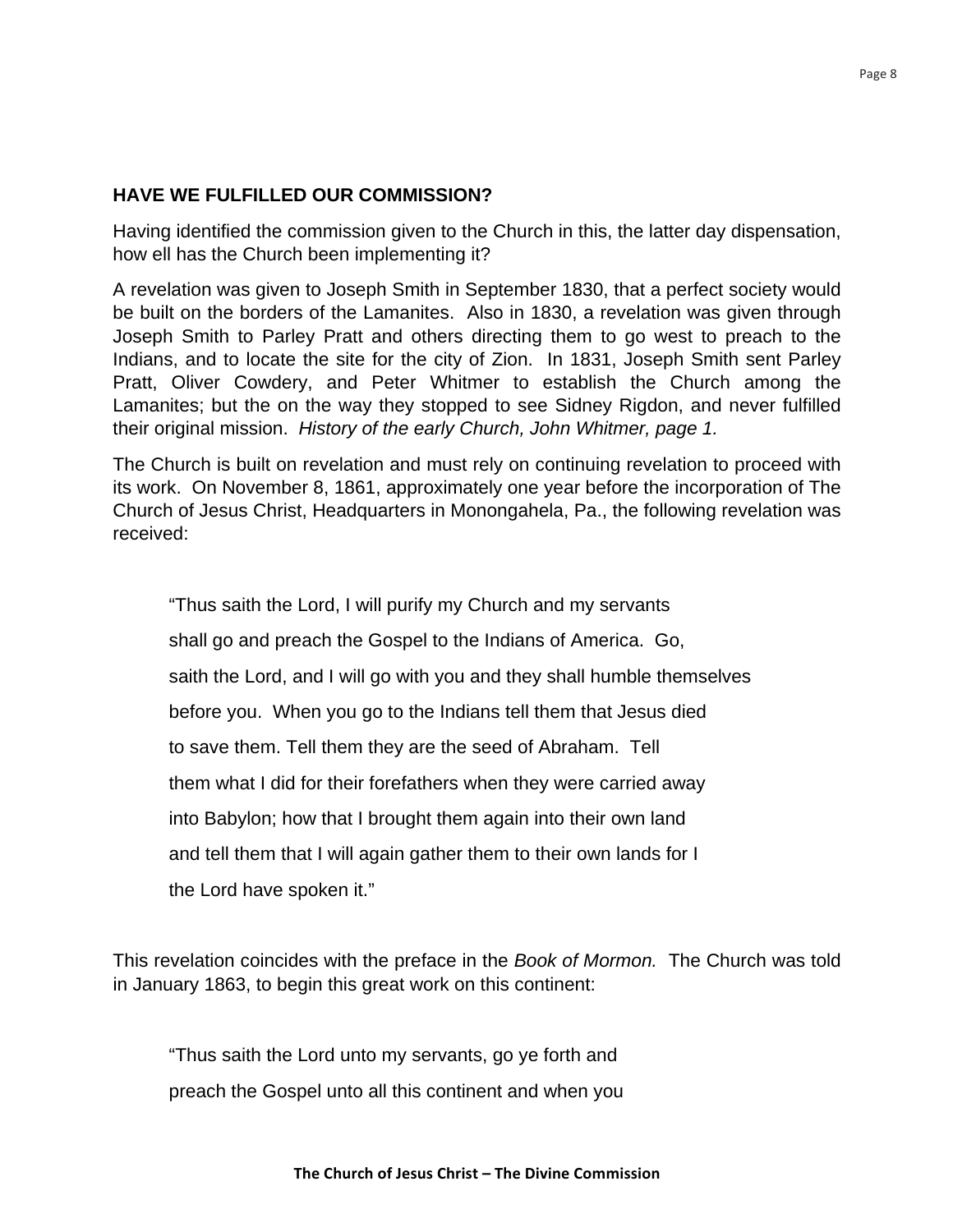return, I will give you power to preach my Gospel unto all nations. And the records which I have given are to be preached unto them for there are no other records to be given unto the Gentiles. The records which are hid, are for my covenant people which I will given unto you to gather them from **all nations** for my word is yea and amen."

The word of the Lord was also given to William Bickerton in the April conference of 1868:

 "Verily, verily, saith the Lord God, the time has come that salvation shall go the Lamanites and it shall be laid before our next conference."

In the pamphlet, *Religious Experiences and Expectations,* it is recorded that Brothers William Bickerton, William Cadman, and Benjamin Meadowcroft went to the Cherokee Nation in 1868. God revealed to Brother William Cadman, the he would provide the Church a home in the Indian territory by the preaching of the Gospel. This was unanimously accepted as a revelation of God; however, the 1868 mission to the Cherokee Indians was not pursued to its logical conclusion. Brother Cadman stated that, "When our brothers returned home very sick, our people got faithless and laid the Indian mission to one side. Soon after, Brother Charles Brown had a stirring experience regarding the condition of the Indians. He saw some miners who where trapped in a mine. They had the appearance of Indians. This experience concurred with Brother Cadman's position that the work among the Indians was abandoned. Brother Cadman stated that he fought against this move, but was overwhelmingly defected. This drifting away from the Indian work, was caused primarily, by putting the temporal things ahead of the spiritual.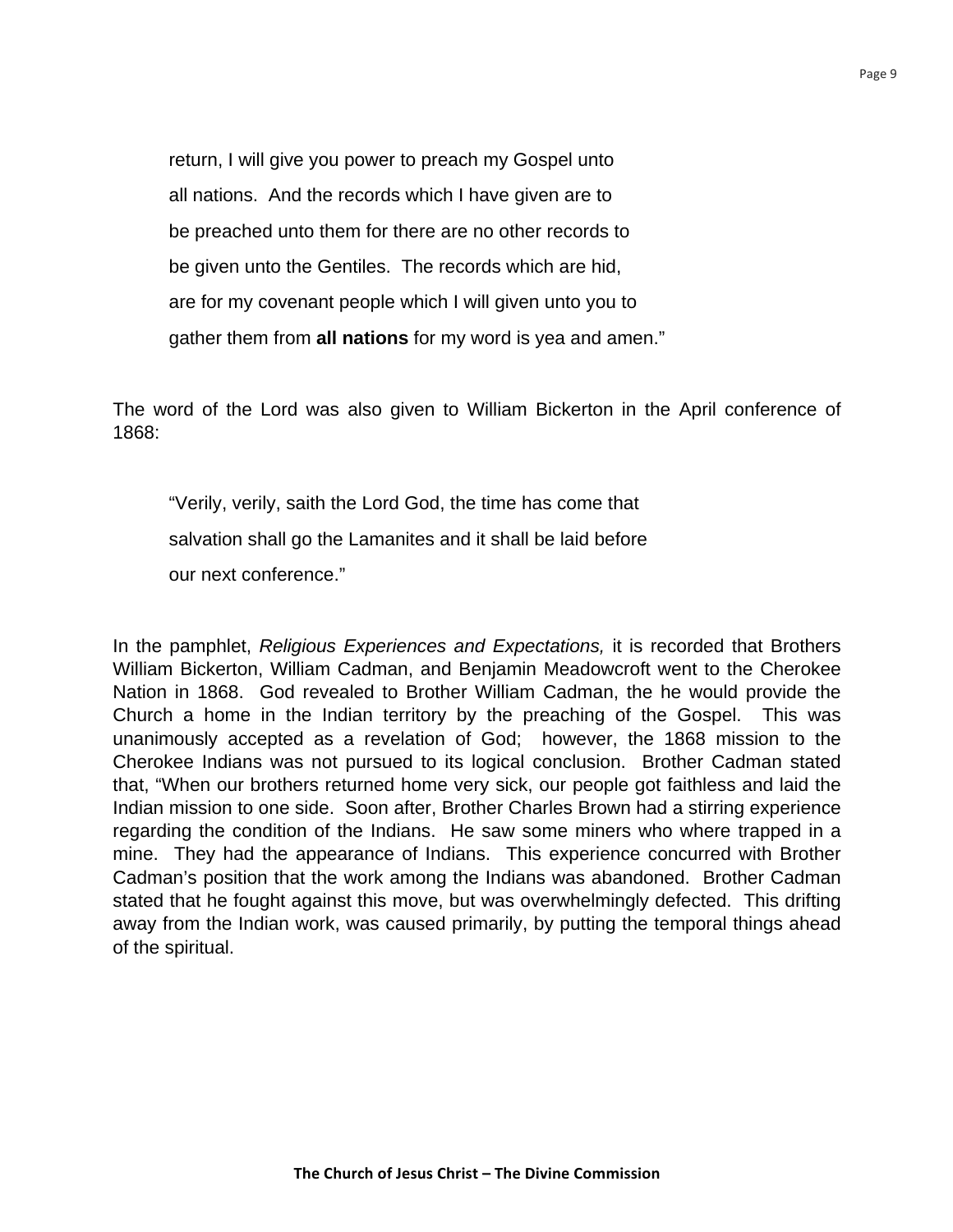## **ONE HUNDRED YEARS OF LIMITED ACTIVITY: 1869-1969**

From the year 1869, when the Indian work was virtually abandoned, to the year of 1969, the Church made sporadic efforts to respond to its original commission, but these efforts met with limited success. Some of the attempts which were made are described in the examples which follow.

In 1874, Brother William Cadman was inspired to warn the Church that we are not Israel in the sense of being beneficiaries under the covenants made to Israel, and that we would not be incorporated with Israel until we had carried the Gospel to them.

The Church had an encouraging experience at a conference in Lucyville, Pa., October 1894, that God would have none other than the true Gospel go to the seed of Joseph, and that we had the Gospel purer than any other people and that He would employ this people for this work.

The work among the seed of Joseph was again emphasized in July, 1900, by a communication from the Lucyville Branch. The conference passed the following resolution:

"Resolved that we do not consider ourselves safe in not making

more efforts than we have in the past in the spreading of the

Gospel, and that each elder put forth greater efforts in the future.

It was further resolved that we should not consider it safe if greater

efforts were not put forth in carrying the Gospel to the Indians."

In the July conference of 1904, the Quorum of Twelve Apostles was refilled and some evangelists were ordained. The blessings of God rested upon the priesthood, and another mission was sent to the Lamanite people. But little or nothing was accomplished. It appears that the lack of accomplishment was due in large part to the fact that many who were on this mission were not in the spirit of the Indian work, and did not preach the message as restored in the years 1829 and 1830.

Brother Cadman, in describing the relationship of the gathering to the Indian mission, points out that the *Book of Mormon* teaches that the work among the seed of Joseph precedes the gathering. He also indicated that the Gentiles must get themselves into the proper condition before God to carry the Gospel to the seed of Joseph. He explained that God will perform His work even if He has to reduce His Church to one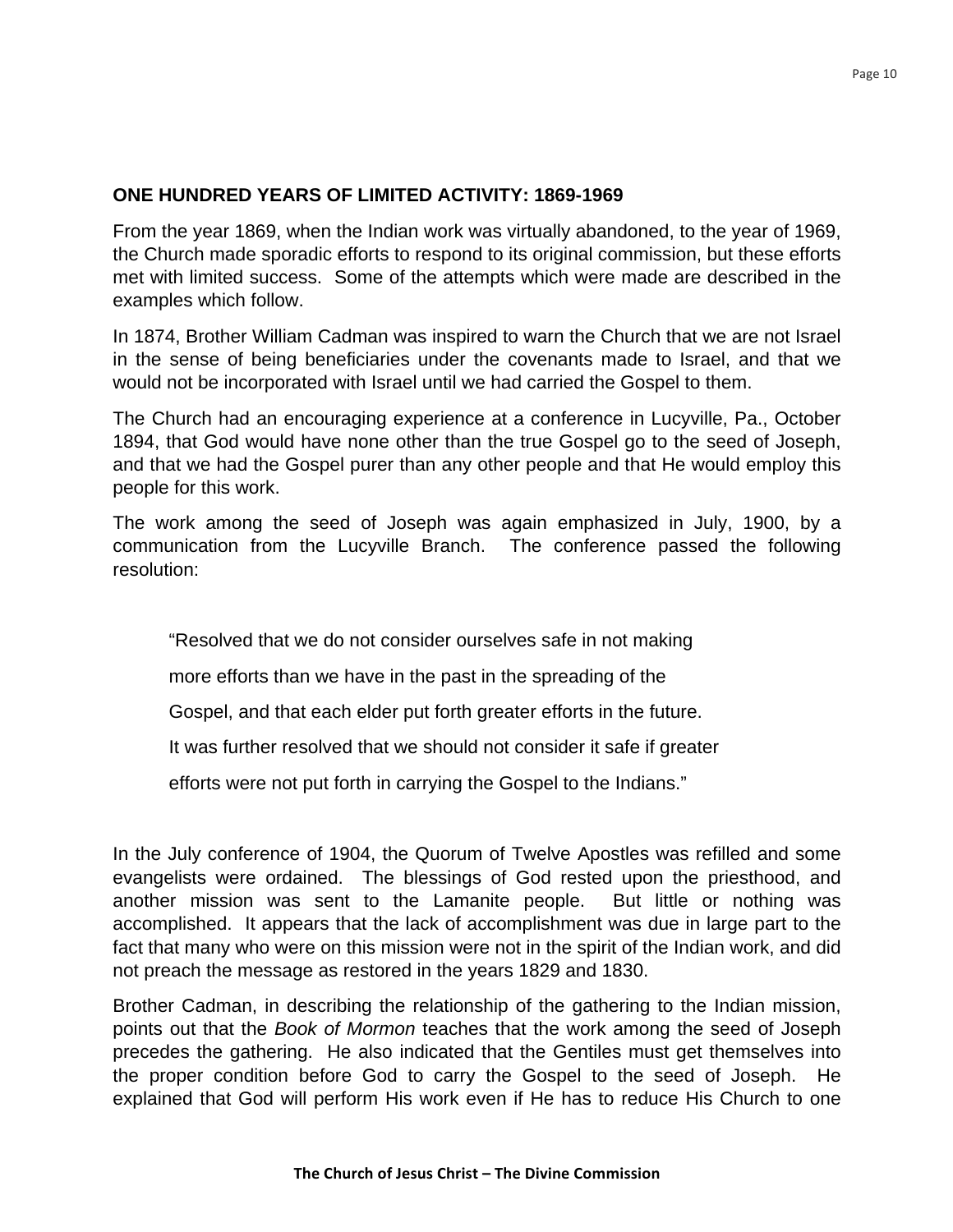man. The word of God states that the Gentiles are to carry the Gospel to the Lamanites and His word cannot be broken, as declared by Nephi:

 "And when these things come to pass that this seed shall begin to know these things-it shall be a sign unto them, that they may know that the work of the Father hath already commenced unto the fulfilling of the covenant which He hath made unto the people who are of the house of Israel." III Nephi 21:7

The work among the seed of Joseph prior to the nineteen seventies, has had limited success. Missions were established at Muncey and Six Nations, Canada in the early nineteen thirties; in South Dakota in the nineteen fifties and later at San Carlos and White River, Arizona in the nineteen sixties.

## **IMPORTANCE OF LATTER DAY REVELATION**

Revelation has always played a major role in the work of the restoration and its necessity was emphasized by Moroni:

"Behold, look ye unto the revelations of God; for behold,

the time cometh at that day when all these things must

be fulfilled." Mormon 8:33

The Gentiles are also challenged by Moroni to cleanse themselves from all iniquity for in that day God shall unfold unto them all of his revelations:

"For the Lord said unto me: They shall not go forth unto

the Gentiles until the day that they shall repent of their

iniquity, and become clean before the Lord. And in that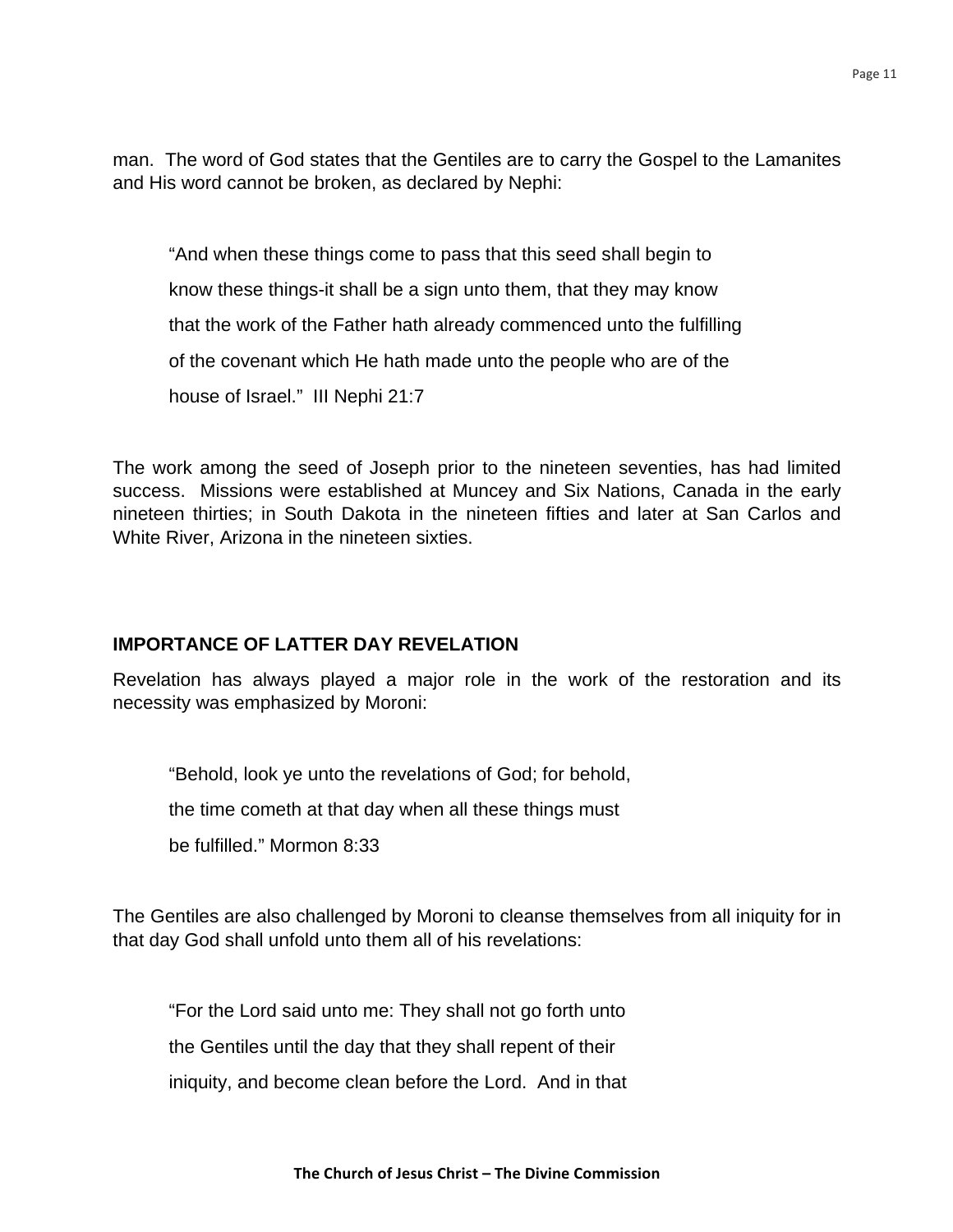day that they shall exercise faith in me, saith the Lord, even as the brother of Jared did, that they may become sanctified in me, then will I manifest unto them the things which the brother of Jared saw, even to the unfolding unto them all my revelations, saith Jesus Christ, the Son of God, the Father of the heavens and of the earth, and all things that in them are." Ether 4:6-7

God has spoken through dreams and revelations in the past few years concerning the Indian work. Revelations are given to the Church, not only to be recorded, but also to guide the Church. We must be willing to obey the revelations of God, as given in the past, if we are to expect further revelation. This was revealed to the Church in a dream had by Sis Florence Tonachella in 1964. She found herself in a field where there were fruit trees. She wished to pick the fruit on the trees, but she was told that it was not quite ripe, and that she should gather the fruit at the base of the tree which was covered with leaves. She thought that fruit would be wormy, but it was perfect. The Church interpreted this dream to mean that the fruit covered with leaves, represents the dreams and revelations that have been recorded by the General Church, but which are seldom used.

Let us look at some excerpts from these experiences, represented by the fruit, as they relate to our mission of working with the seed of Joseph. They come from all parts of the Church.

In a dream had by Brother Joseph Lovalvo in April, 1966, he noticed the Indian people present were disturbed during a General Church Conference. Their distress was explained by Sister Maness, an Indian from Sarnia, Ontario, Canada, who said, "Brother Joe, you brothers have left us out of your preaching. We are not represented in your preaching anymore."

It is not enough, however, just to preach about Israel, as Sister Eva Moore's dream, submitted in 1946, reveals:

"I dreamed I was called into a large semi-dark room

by a woman. As I entered the room I heard a child cry;

and in the center of the room I saw n Indian boy. I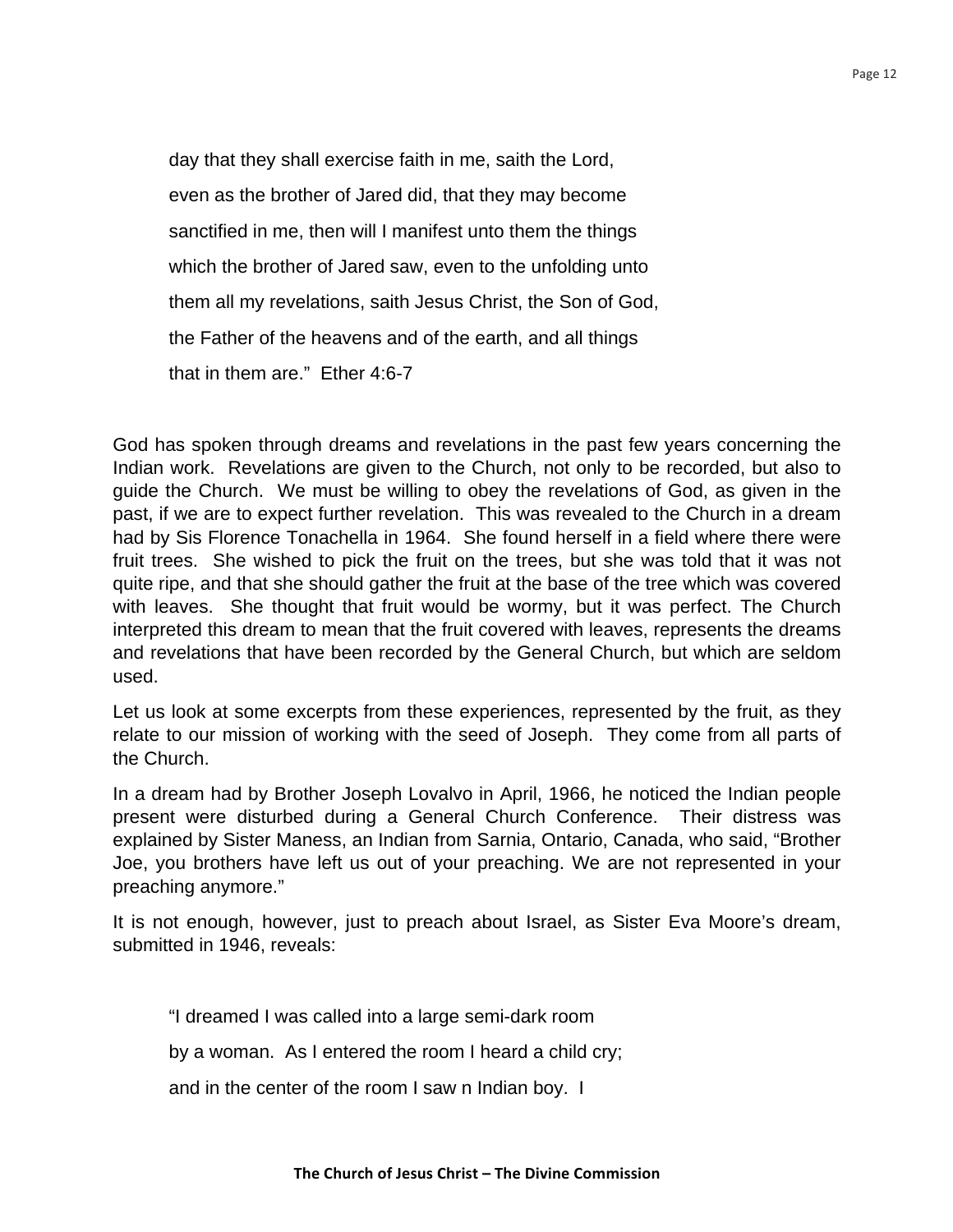asked him why he was crying. He said he was hungry. As he said this, other Indian children came forth out of other parts of this semi-dark room. I looked up at the clock and it read on o' clock. In my mind, I thought these children are under the care of the brothers and sisters who had failed to given them their lunch meal and it would be four or five o'clock before these children would be fed, because the brothers and sisters were gathered at Church. Then the dream changed, and I saw Brother William Cadman carrying an American flag. Wondering what he was going to do with it, I followed him. He came to a pulpit, and draped the flag over it and proceeded to walk away, saying, "It's time to go and quote the scripture."

From this dream, it can be seen that the Indian boy and the other Indian children in the semi-dark room were supposed to be fed by the brothers and sisters, but they were left hungry. The admonition given by Brother William Cadman, to go and quote scripture, means that the Church must go beyond its local branches to preach the gospel. The Church should do as the *Book of Mormon* plainl states on the title page, go to the house of Israel and tell them what great things the Lord hath done for their fathers. They must be told concerning the covenants of the Lord, and that they are not cast off forever. The message of the Church must convince the Jew and Gentile that Jesus is the Christ, the eternal God manifesting Himself unto all nations.

In 1952, Sister Raffaela DeFalco saw a group of brothers and sisters standing along the shore of a river watching a boat being boarded by a group of our elders. The boat departed, but the brother were not aware that the boat had lost it s course. Then it crashed into a building. The brothers tried to free the boat. When the boat was finally freed, they were asked where they were going. Someone replied they were going among the Indian people.

Sister Ruby Kinser from Ohio, in a dream on September 1, 1973, saw an Indian man come to her back door. He was very tired. She asked hime in and offered him food and drink. As they sat at her table, he told her to go and be anointed, and after she was anointed to go and tell her people to be anointed, so they well be able to face tomorrow.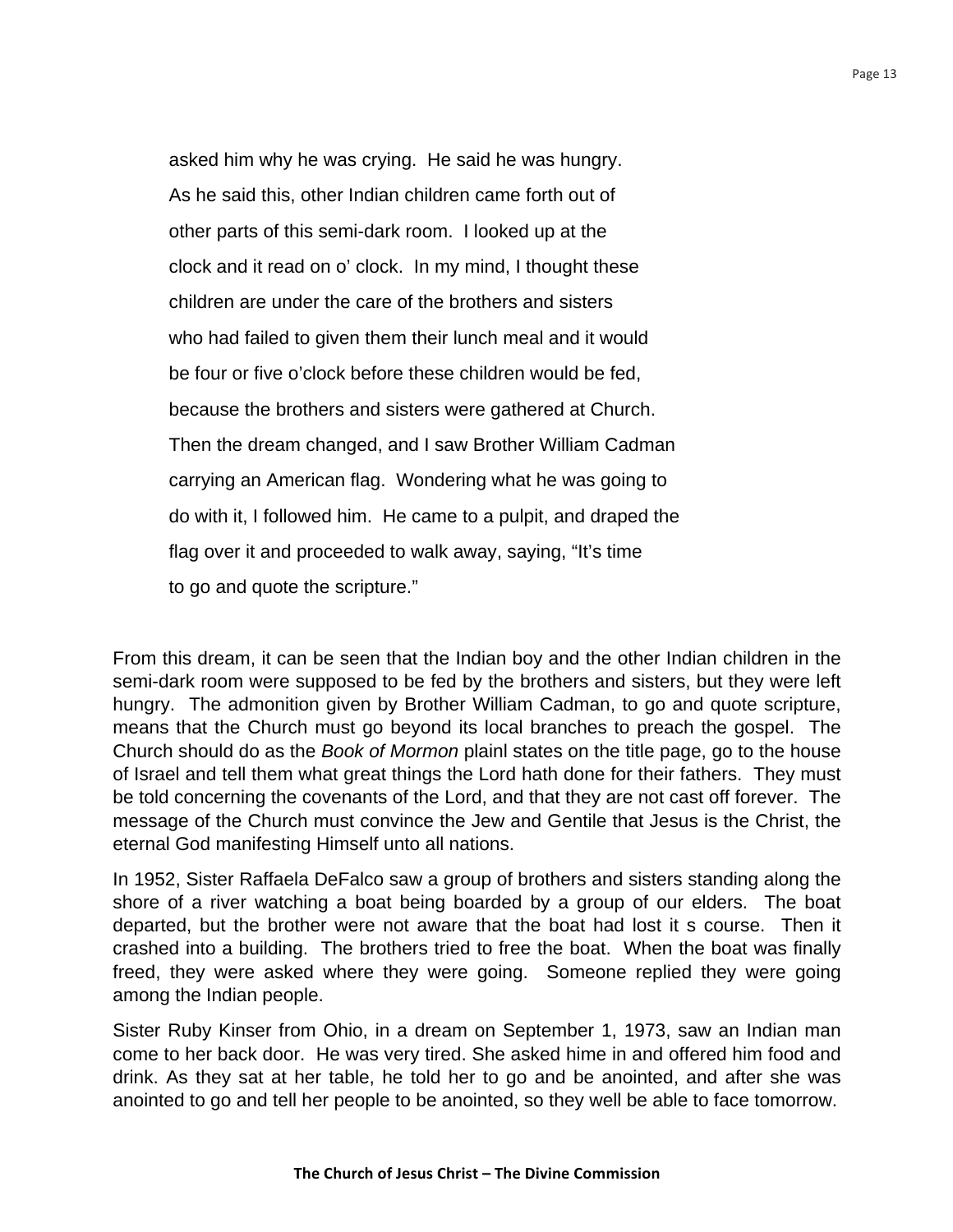Brother Anthony Lovalvo from Detroit, Michigan had a dream on April 19, 1975 in which he was walking down a road on a reservation. He saw five men walking toward him. He spoke to one of them saying:

"Joseph, Joseph, how long we have waited for you."

The man spoke saying, "I know, but you tell our people

to be patient, it won't be too long. But before I come,

there will be a great destruction on this land."

Sister Elaine Jordan of Redlake, Arizona was awakened one night in March, 1963, hearing the following words:

"Tell you mother and your father prepare yourselves

for Joseph is coming."

In a dream had by Brother Michael McGuire in 1969 from Lorain, Ohio Branch, we were told the time is short, there is little remaining. We must draw closer to the Lord and prepare for what is ahead. Brother McGuire saw Brother William Cadman who said, "Soon the Indian will be our brother, and the young people will help to teach them." He admonished the Church to fast and pray for strength and unity.

The urgency of preaching the Gospel to the Indians has been reiterated in our present day, I quote from an experience submitted by the Pennsylvania District:

 "On January 21, 1976, I dreamed I was led into a large room by a man. I do not know who he was. In the room was a rectangular table where I saw seven Indians sitting and talking. Their conversation and laughing seemed to present an air of happiness. There was nothing on the table. Of the seven, there was one woman. We walked up to the table, and the man who led me in, introduced me to the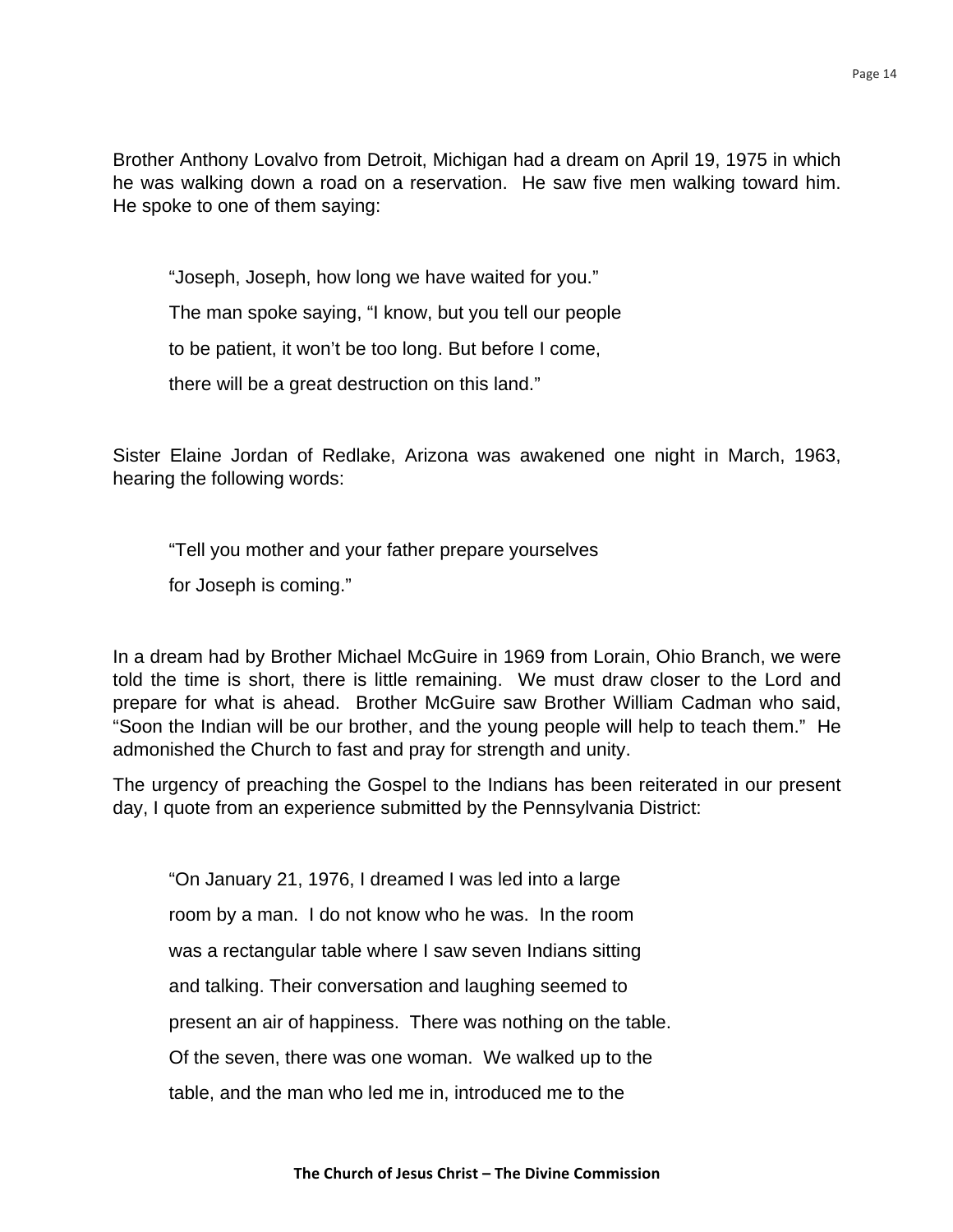first two to my right. I greeted each with a holy kiss and felt a good spirit. One of the two asked me why I wanted to help them. With tears in my eyes, I answered, "Because if I don't , I will be in great danger when I would stand at the judgment bar of God." The main thing I remember about this dream is the spirit I felt when I greeted the two men and when I gave my reply. I knew very positively it was the spirit of God."

The answer the dreamer gave to the question, why do you want to help us (meaning the Indian people) is worthy of serious attention: "Because if I don't, I will be in great danger when I would stand at the judgment bar of God." Brother John Griffith had a similar experience while attending the American Indian Committee meeting in Mexico (March, 1976). He arose under the influence of the spirit and said, "Brothers, I feel that God is instructing us what to do. If I fail to perform this work, I would fear for the loss of my soul."

The awareness of spiritual danger was spoken of many years ago by Moroni:

 "And he that shall breathe out wrath and strifes against the work of the Lord, and against the covenant people of the Lord who are the house of Israel, and shall say: We will destroy the work of the Lord, and the Lord will remember his covenant which he hath made unto the house of Israel-the same is in danger to be hewn down and cast into the fire." Mormon 8:21

Upon discussing this dream in the Pennsylvania District, Brother Fred Olexa had a strong witness of the spirit relative to the necessity of the Indian work.

There are at least thirty more experiences accepted by the Church relating to the great work among the seed of Joseph.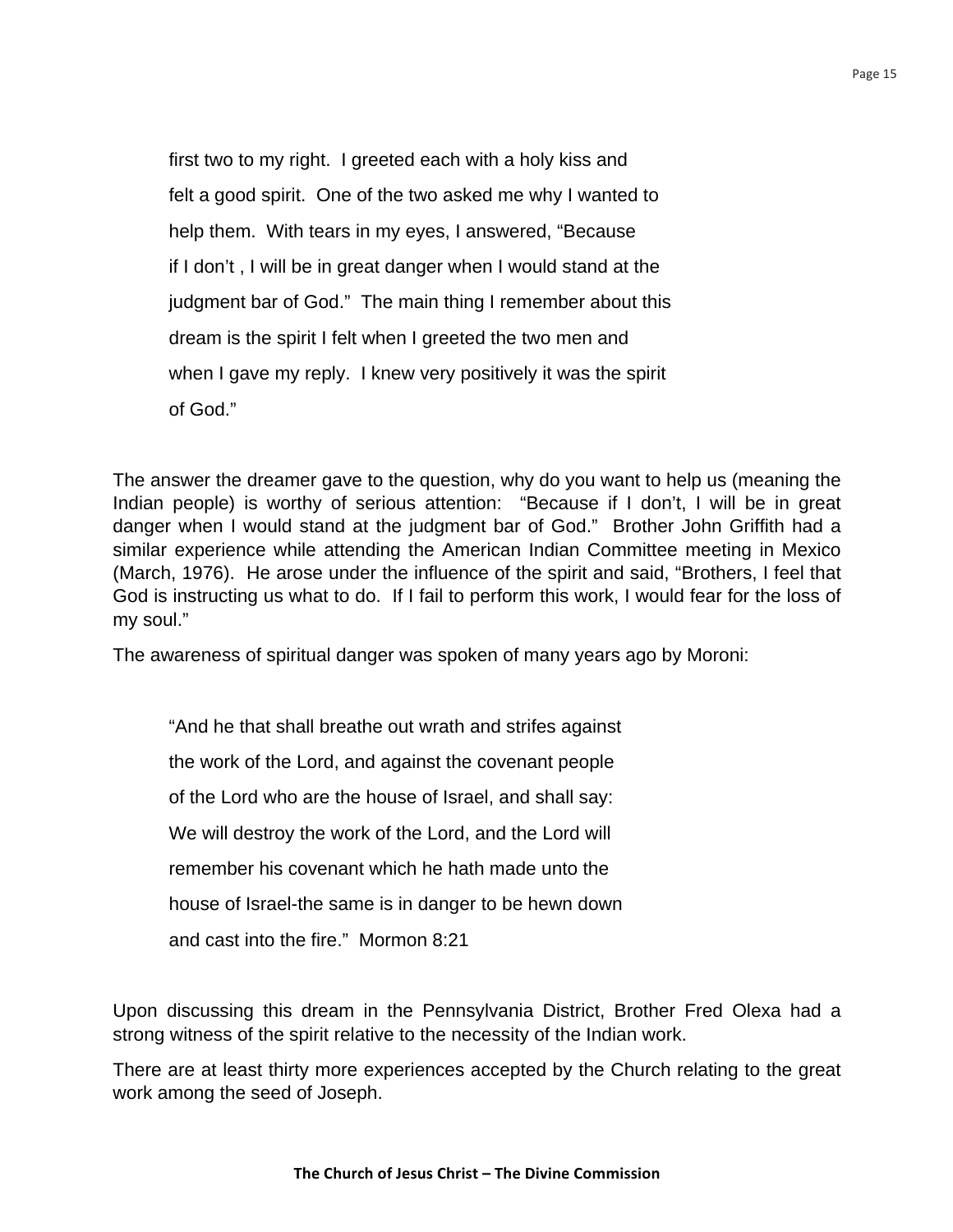## **SANCTIFICATION FIRST**

The great work of restoring Israel, as Brother William Cadman, Sr. pointed out, is a prelude to the gathering. The gathering will not take place until we purify and sanctify ourselves. In the days of Joshua, the children of Israel were told:

 "Sanctify yourselves for tomorrow the Lord will do wonders among you." Joshua 3:5

Brother Ether Furnier had an experience in 1973 relative to the fact that the time had come for the Joshuas to stand up. This experience was accepted by the Church as indicative of our present day. If this is true, we must follow through with the sanctification process.

From time to time the Lord has admonished the Church to continually strive to cleanse and purify itself. Two experiences are presented to illustrate this spiritual requirement of the Church.

Brother Joe Piacentino had an experience where he was taken to a valley where a group of Indians dwelled. They had jars partially filled with medicine. The medicine was not from herbs or leaves, but from the altar of pure honest hearts. A sound of Gentile voices were heard saying that when we fill the jars by our pureness as they (the Indians) had done, the Church would have the power to heal and we would go to the Indians to prove our authority.

The Church was exhorted through a dream had by Brother Al DeCaro, in October, 1972, that in order to move forward, such things as hate, envy, jealousy, pride, and murmuring must be removed. Of his experience, Brother DeCaro wrote:

 "On the weekend of March 10-12, our California conference was held in the Bell Branch. On Saturday evening, my wife and I were invited to spend the night at the home of Pete and Sister Mary Krasnaski of the San Fernando Valley Branch and the Lord blessed us in our stay at their home.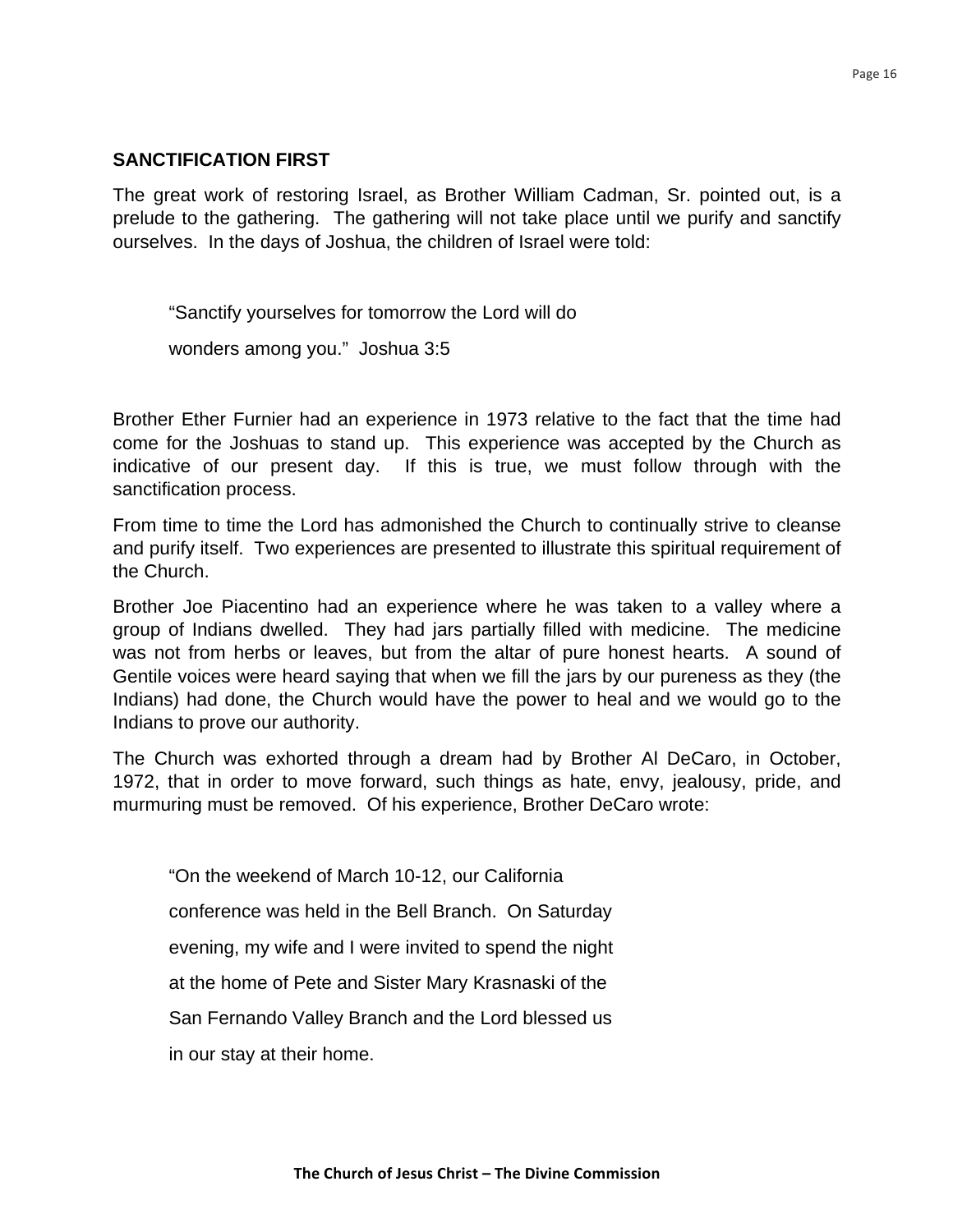Before retiring for the night, I knelt beside the bed and thanked the Lord for all the love and blessings of our recent past and asked that He would bless our Sunday conference that we might all rejoice together. At about 4:00 a.m. Sunday morning, I had the following dream:

 It seemed as though I was in our San Diego Branch and all the brothers and sisters were standing in single file, one behind the other in the middle aisle and Brother Tom Liberto, who is our Presiding Elder, was standing in front of the Sacrament table. Along the back wall of the rostrum were five or six metal containers measuring in size about three or four feet square.

 The brothers and sisters would walk up to Brother Tom one by one and they would say something to him and Brother Tom would point to one or more of the containers and the brother or sister would walk up to the container, and with their hand, they would pull something our from within their chest and discard it into the container, and when they would turn around to face the brothers to take their seats, their faces were radiant, and they all wore a beautiful smile.

 Some of the brothers and sisters were directed to go to only one container to discard this thing and others were directed to go to two or more. I, myself, remember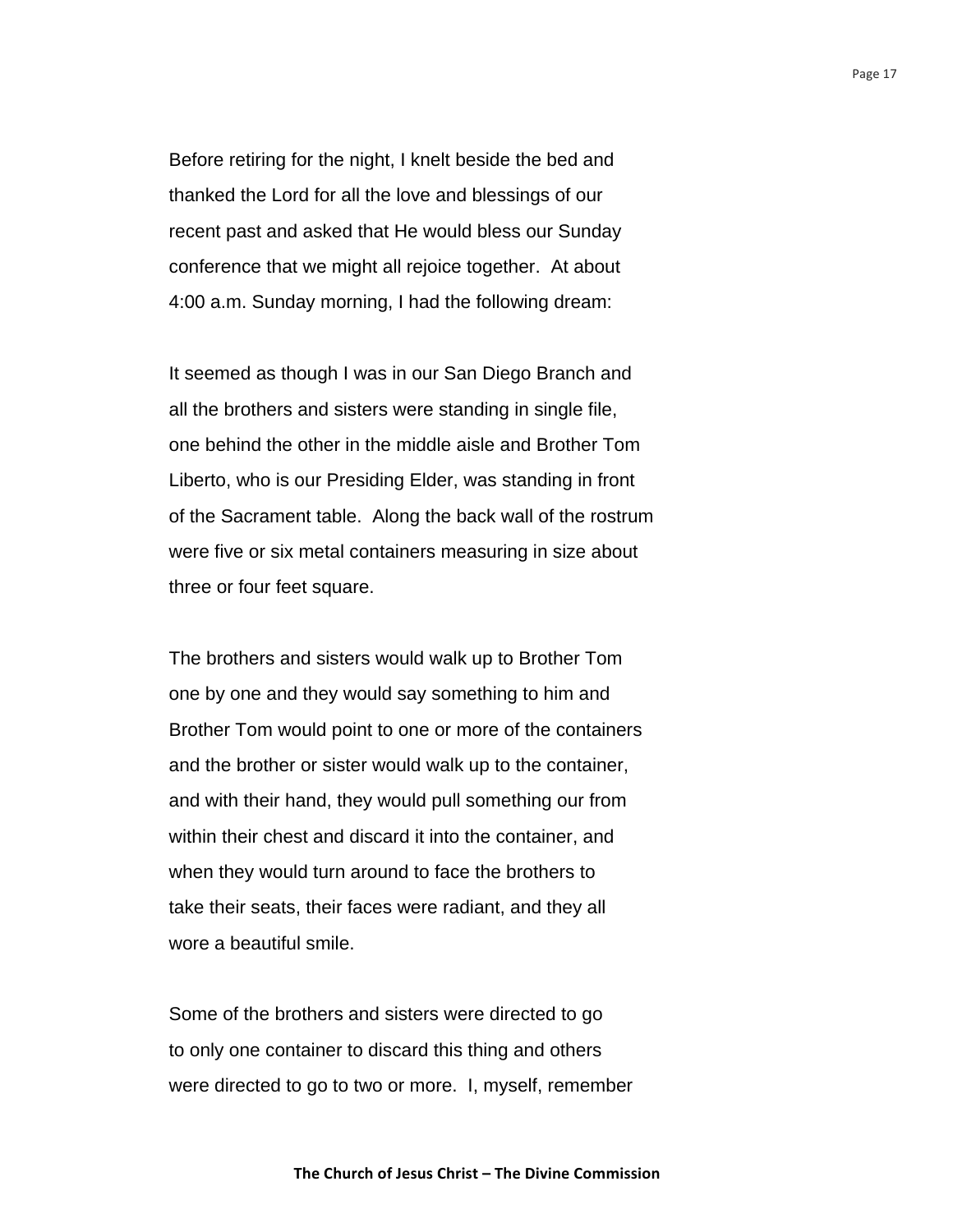going to three different containers. When all the brothers and sisters had taken their seats, it was a beautiful sight to see all the radian smiling faces and the blessings of God were all around us.

 Then Brother Tom began to exhort to us and he said, "The reason God was blessing our Branch is because we're getting rid of the things that are keeping us from serving God and keeping God from blessing us."

 In the dream, I was given to understand that these things that we were pulling out of our chest were hate, envy, jealousy, pride, murmuring, etc., and each container was used for these things. Then the power of God fell upon Brother Tom and he cried out, "This, my beloved brothers and sisters, is what it's going to take to make our Church go forward. We have to rid ourselves of the things that are keeping God's blessings from us."

 Then I awoke so filled with His spirit that I could hardly contain it, and I woke my wife to tell her of this beautiful dream the Lord gave to me. Our Sunday conference was truly a blessed one, insomuch that four more young converts dedicated their lives to the Lord. I thank God for his love, His wonderful mercy, and His spirit.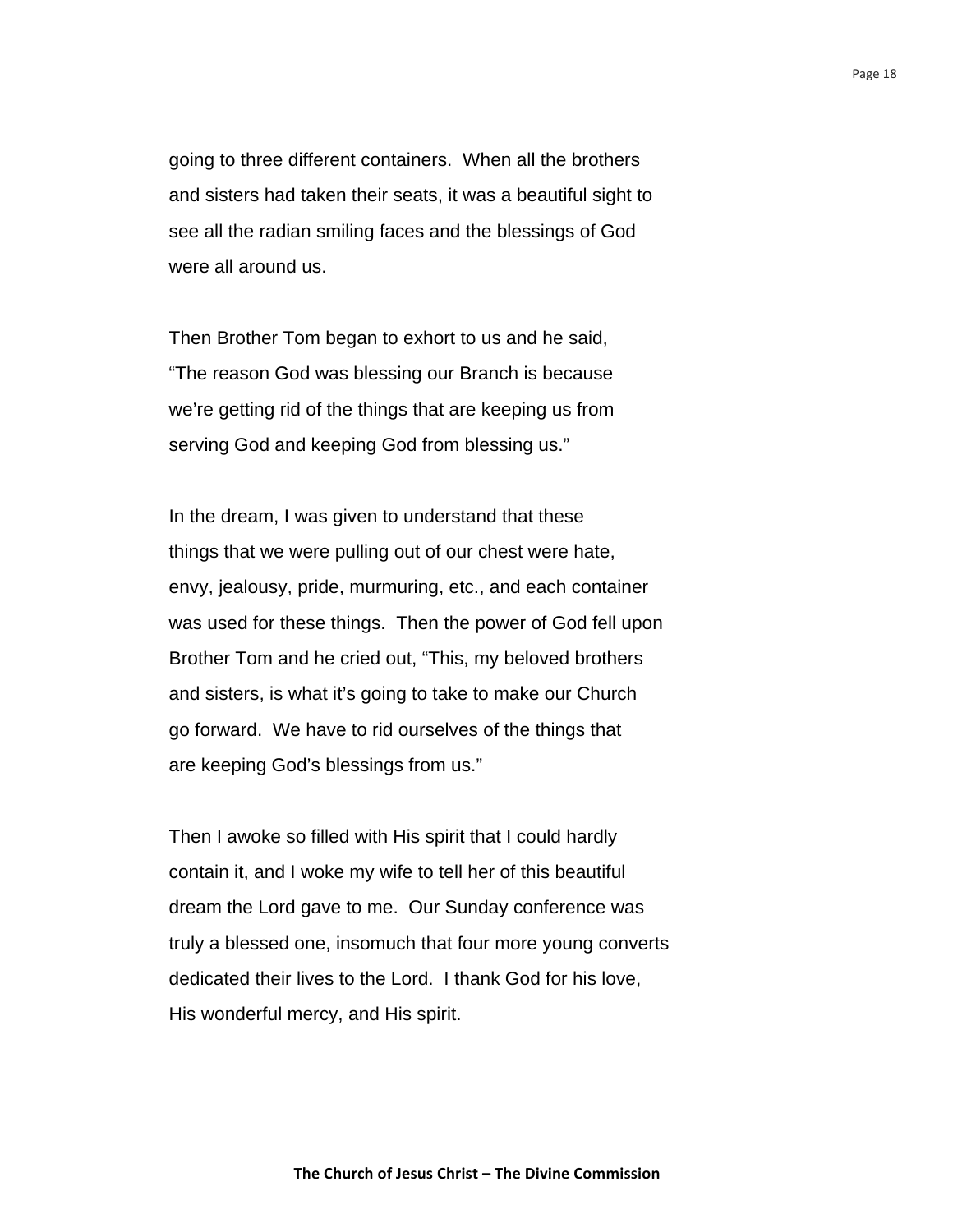## **1970: THE USHERING IN OF THE PEACEFUL REIGN**

It has been revealed to the Church that the great work of the restoration requires an awareness that Israel will not accept anything but the unadulterated Gospel, therefore the Church must seek to cleanse and purify itself. The scripture also teaches us that the earth, including the animals and the human family will undergo a change during the time of the gathering of Israel. How can this great miracle take place? Brother Alma Cadman introduced the Church to the concept of the Peaceful Reign and pointed out that in 1970 we would experience the ushering of that era of time. The concept of the Peaceful Reign makes clear that a condition of peace will precede the millennium. We have had verifying experiences within the Church that Brother Alma's inspiration was from God.

In a dream had by Brother Joseph Ciotti in July, 1939, he found himself in a place where the word of God was being preached by Brothers Fred Fair and Alma Cadman. Brother Cadman said to Brother Fair:

"Thirty more years remain and all that the prophets

said must come to pass." Brother Cadman also said,

"We must believe the scriptures."

As we add thirty years to 1939, it brings us to the year 1969, or to the beginning of the Peaceful Reign.

Brother Fred Fair had a dream on August 5, 1933, in which he was in conversation with Brother Anthony Todaro concerning the Peaceful Reign. In the dream, he saw himself in an open field where everything was green. He was digging and came across a cabbage stalk that had many heads. As he stooped down to get one of the heads, he asked Brother Todaro if this was the Peaceful Reign. A man appeared and said to them, "The Peaceful Reign will take place when Brother Fred reached the age of 84 years."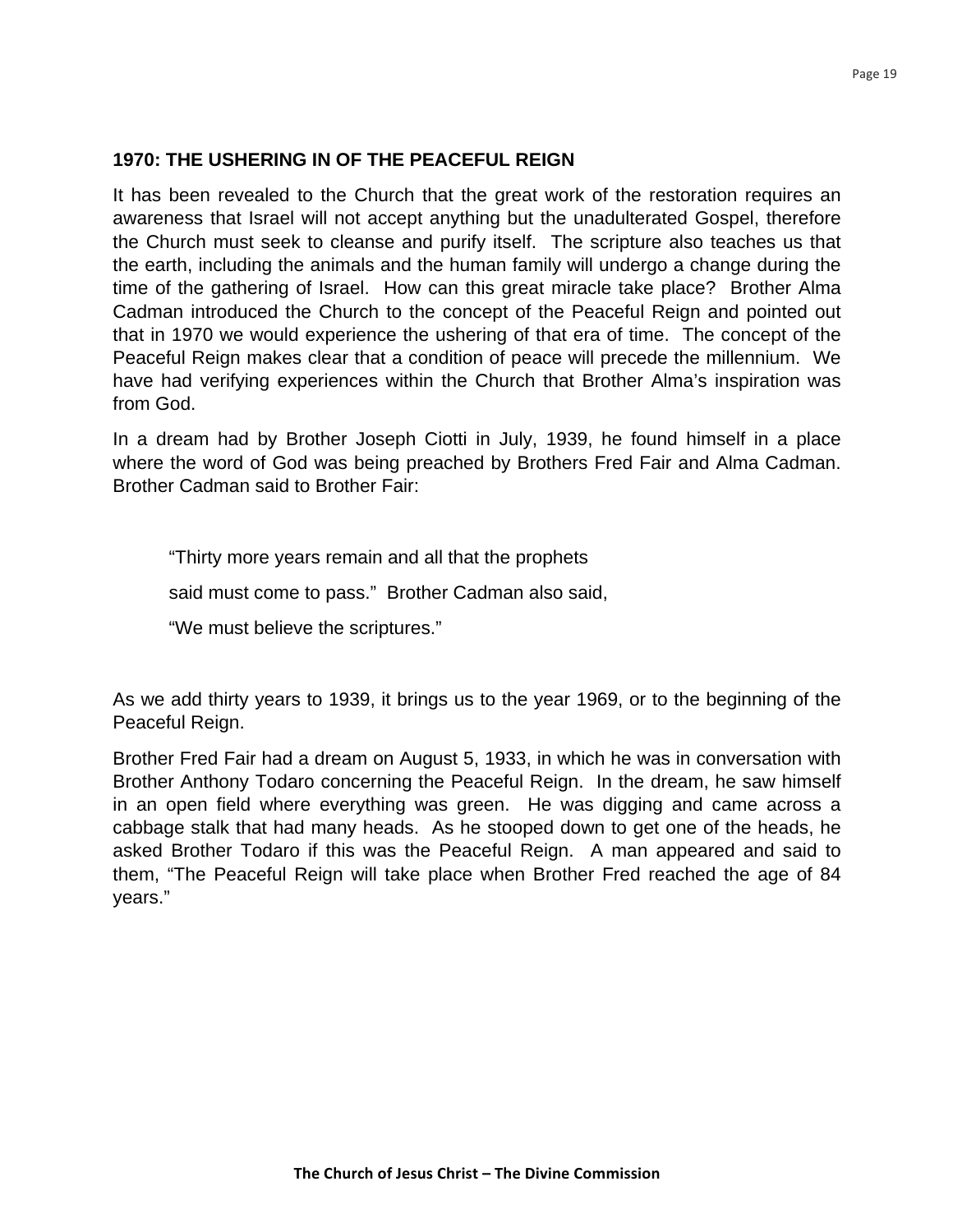| Brother Fair's age at the beginning of the<br>Peaceful Reign | 84    |
|--------------------------------------------------------------|-------|
| His age at the time of the dream                             | -47   |
| Years required to fulfill the dream                          | 37    |
|                                                              |       |
| Date of Brother Fair's dream                                 | 1933  |
| Number of years required to fulfill the                      |       |
| dream                                                        | $+37$ |
| Therefore the date of the beginning of the                   |       |
| Peaceful Reign                                               | 1970  |

Sister Virginia Sorton from Greensburg, Pa., in a dream accepted by the Church in April, 1959, saw Brother Alma appear to her and say:

"All my life I have worked and written down the way for them.

All they have to do is follow it."

At the time of this experience, she did not know that Alma Cadman had written the pamphlet, *The Seventh Day of Rest,* an explanation of the Peaceful Reign.

Brother Mario Milano presented the following experience to the Church in August, 1967. He dreamed that he was attending a General Church Conference. He saw Brother Alma Cadman sitting among the twelve apostles. Brother Milano was filled with the spirit and arose upon his feet and looking at Alma Cadman said:

"Verily, verily, I say unto you, everything that Brother

Alma prophesied that would take place will surely come

to pass."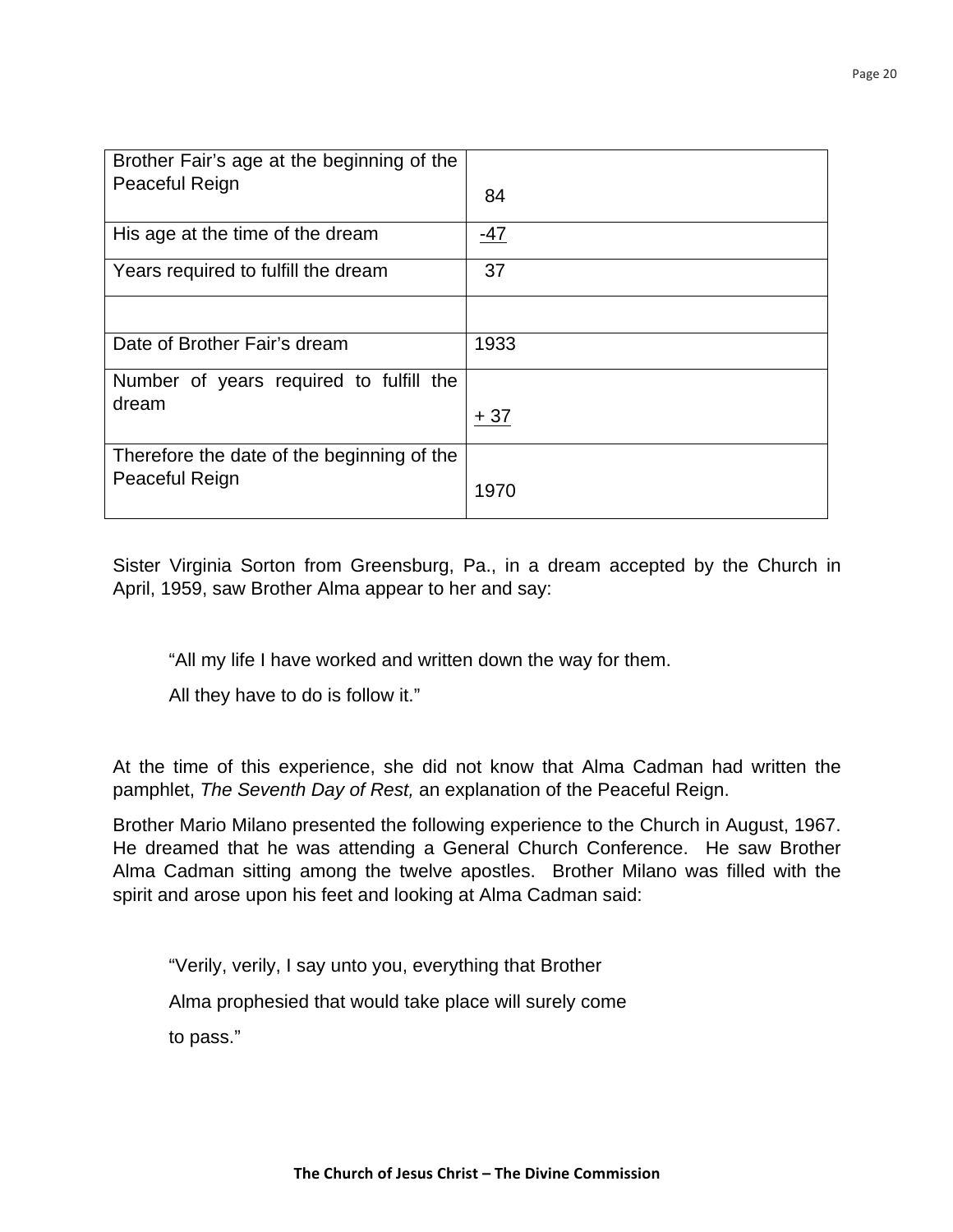There are many scriptures in the *Bible* and *Book of Mormon* that relate to this peaceful condition, some of which are: Isaiah  $11<sup>th</sup>$  Chapter, Isaiah 2:1-5, Micah 4:1-8, Nephi 22:24-28, and Isaiah 66:8. In this last reference, Isaiah speaks of Zion travailing to bring forth her children. The prophet then says, shall Zion give birth and not come forth from the womb? The year 1970 was as the prophet declared, a time of travailing. This travailing of Zion is much like the travailing period of a woman before giving birth to a child. Life begins as conception but the actual birth does not take place until the child comes forth. In this decade of the seventies, the world has been going through the travailing period. While the Zionic conception has taken place, the period just prior to the actual birth is just beginning. We can take heart in the prophecy of Isaiah:

 "For Zion's sake will I not hold my peace, and for Jerusalem's sake I will not rest, until the righteousness thereof go forth as brightness, and the salvation thereof as a lamp that burneth." Isaiah 62:1

The Church is in the second verse that the Gentiles shall see Israel's righteousness. The prophet also declares that Israel shall "no more be termed forsaken" neither shall her land be desolate for the Lord delighteth in her. God then speaks:

 "I have set watchmen upon they walls O Jerusalem which shall never hold their peace day or night." The Church is advised, "Ye that make mention of the Lord keep not silence, and give Him no rest till he establish and til He make Jerusalem a praise in the earth." Isaiah 62:6-7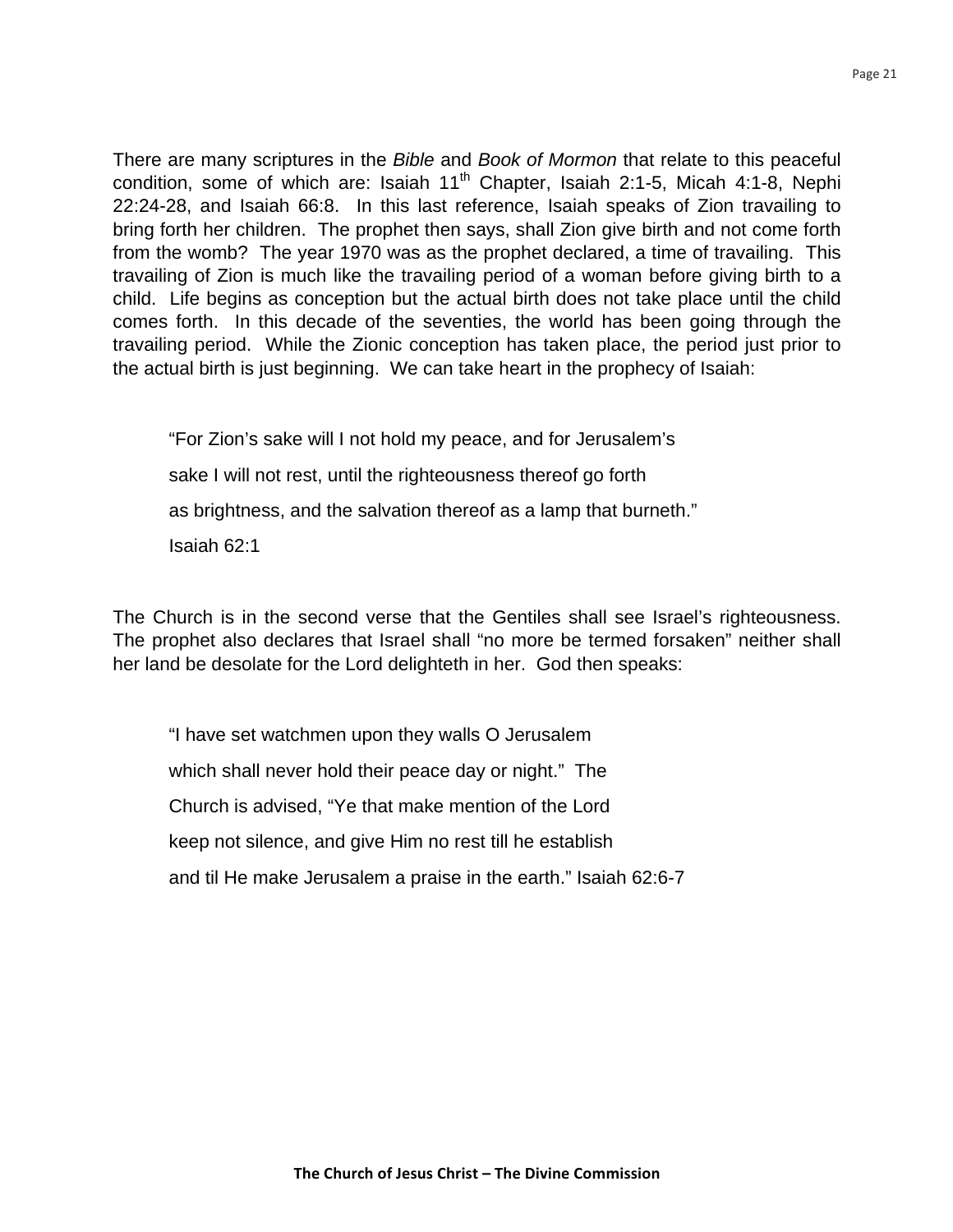#### Page 22

## **SIGNIFICANT STEPPING STONES TOWARD ZION**

In 1970, when the apostles and others met in fasting and prayer at the San Carlos Indian Reservation in Arizona, they had an experience similar to the foregoing prophecy, wherein Isaiah declares that Israel will "no more be termed Forsaken." The word of the Lord was given:

"This day have I accepted you as the trues sons of Levi,

for you have entered within the tabernacles to purify

and to cleanse yourselves. And to Joseph, my beloved

Joseph, this know, thus said the Spirit, from this day on,

you shall no longer be called forsaken. But from henceforth

you shall be known as my begotten."

This experience brought about an end to the draught of one hundred years. We had now entered a new era of time, one in which we are moving toward Zion.

This experience also resulted in another outpouring of God's spirit in April, 1972, General Church Conference during an address by Brother Peter Capone to the Priesthood. As he was speaking about the significance of the above mentioned fast at San Carlos, and that the Priesthood had not been preaching concerning the Peaceful Reign with power and the spirit to our people, Brother James Lovalvo spoke in the spirit saying:

"Hear ye the word of the Lord, take heed to what my servant is

saying for I have placed these words in his mouth."

Brother Capone concluded his remarks with a personal experience which answered a question he had asked the Lord regarding what we as a people should be doing in our day relative to the work of the restoration. He said that he heard a knock at his door and as he went to investigate who was there, the voice of the Lord said: "Knock a little harder and a little clearer."

The next action taken by the General Preisthood relative to the gathering of Israel was the selection of a committee known as the American Indian Committee on October 17, 1975. This committee was charged with the responsibility of mobilizing the efforts of the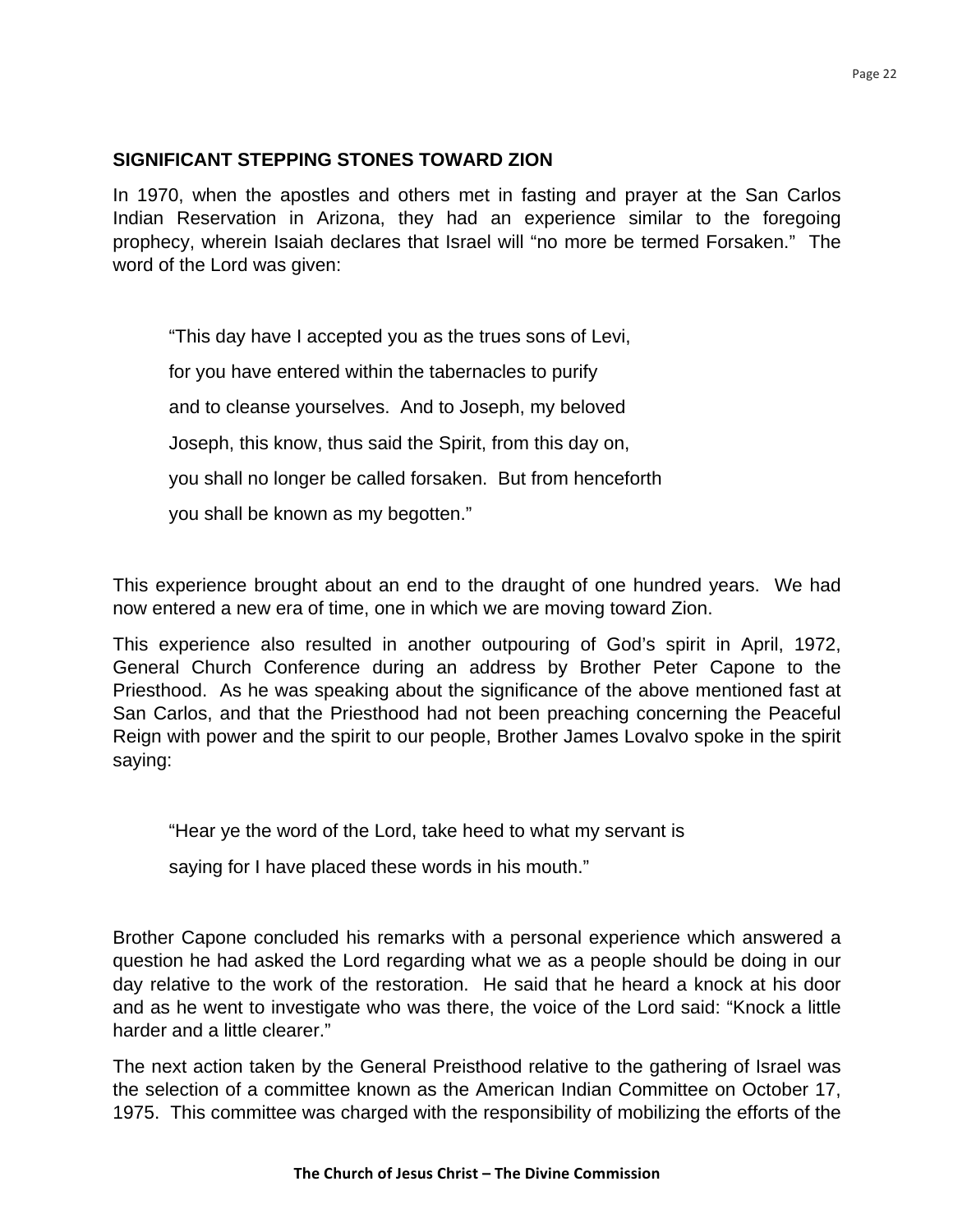Church towards the taking of the Gospel to the seed of Joseph. The committee met in Phoenix, Arizona on January 24, 1976. During this meeting Brother Larry Watson brought forth the scripture in Joel regarding the calling of a solemn fast, the same scripture mentioned by Brother Peter Capone in the 1972 conference. While this was being discussed, Brother Isaac Smith spoke in tongues. He then interpreted the tongues:

"Brothers, we should meet in Mexico, and the Lord will be with us."

As directed by this message, the committee met in Mexico on March 5 and 6, 1976. Prior to this meeting, Sister Davidson, Brother William H. Cadman's sister, was told about the brothers gathering in Mexico, and she said that this was the same spirit of gathering and preaching of Israel that Brother William Cadman, Sr. and Brother Alexander Cherry prayed about years ago. Sister Davidson was 104 years old at the time of this meeting in Mexico.

The gathering in Mexico was greatly blessed with visions and powerful manifestations of God's spirit. Brother Joseph Lovalvo spoke the word of the Lord on Saturday, saying, "How long I have waited for my people to humble themselves." On Sunday morning, Brother Isaac Smith spoke the word of the Lord saying, " Follow my spirit, and it will lead you to Israel." The meeting concluded with the following analysis:

 "Do not be concerned with the past. Look only to the future without fear, for God will prepare the hearts of the seed of Joseph. Take that which we already have and proceed realizing that God will lead us. We must sanctify ourselves and be united in spirit. This can only be maintained through fasting and prayer. Be thankful in the knowledge that in our day, God is working to restore His people. Above all, we are God's people and we are equal to the task." (from AIC Committee)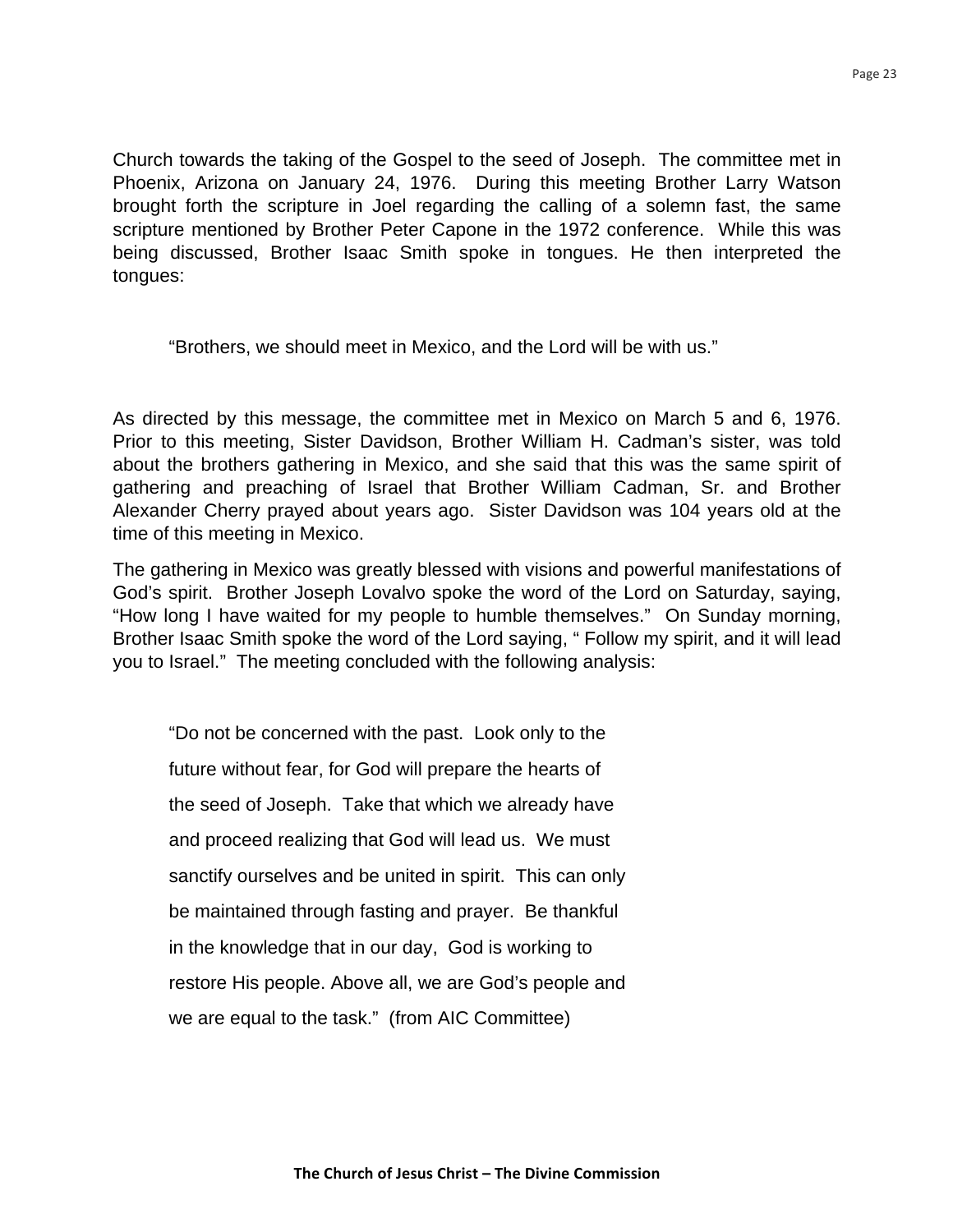The next step in the movement towards our goal was taken at the October, 176 conference when the priesthood declared its missionary priorities for the Church. The resolution reads as follows:

THE GENERAL CHURCH PRIESTHOOD HAS BECOME UNIFIED ON THE FOLLOWING CONCEPTS:

- 1. The Church recognized that in our day the Gospel has been restored, first to the Gentiles, and that we must continue to preach it to all who will listen and accept it.
- 2. The Board of Missions' responsibility to carry out a missionary program at home, abroad, and to the seed of Joseph requires the setting of priorities. Based on the accepted doctrine of the Church, the restoration of Israel, commencing wit the seed of Joseph, has the highest priority and should be reflected in the missionary plans and programs of the Church. This does not preclude the continuation of our foreign missionary programs. This work must continue to be implemented in as fine a manner as we know how.
- 3. Furthermore, the work among our branches and missions must not be diminished, but rather this effort must be accelerated and enlarged.
- 4. All board committees must pledge their total support of each other for attaining the success of the Church's missionary responsibility to the world.
- 5. Therefore, be it resolved that the priesthood of the Church accepts the foregoing statements as the basis for implementing a total missionary effort throughout the Church and in all of our General Church Missionary Programs.

Perhaps one of the most significant steps taken by the Church through perhaps overlooked, as with acceptance of the following revelation presented by Brother Virgil Link, an Indian brother from Redlake. After fasting and praying, he was awakened from his sleep hearing the audible words:

"Come unto me, O my people. It is time to build Zion."

By accepting this revelation, the Church is committed to the commencement of the building of Zion.

I again refer to my previous remarks concerning the travailing process prior to the birth of a child. In building, there is a time of conceptualization, which takes shape in the form of a set of blueprints. This is the first form of life. It expresses the dimensions, the material, and it also provides the directions to follow to complete the structure. The Church must proceed to find out the extent of its commitment to Zion. Each member must evaluate the material or talents God has given him or her for this great work. The Church has been provided the direction to go to Israel. The implementation of this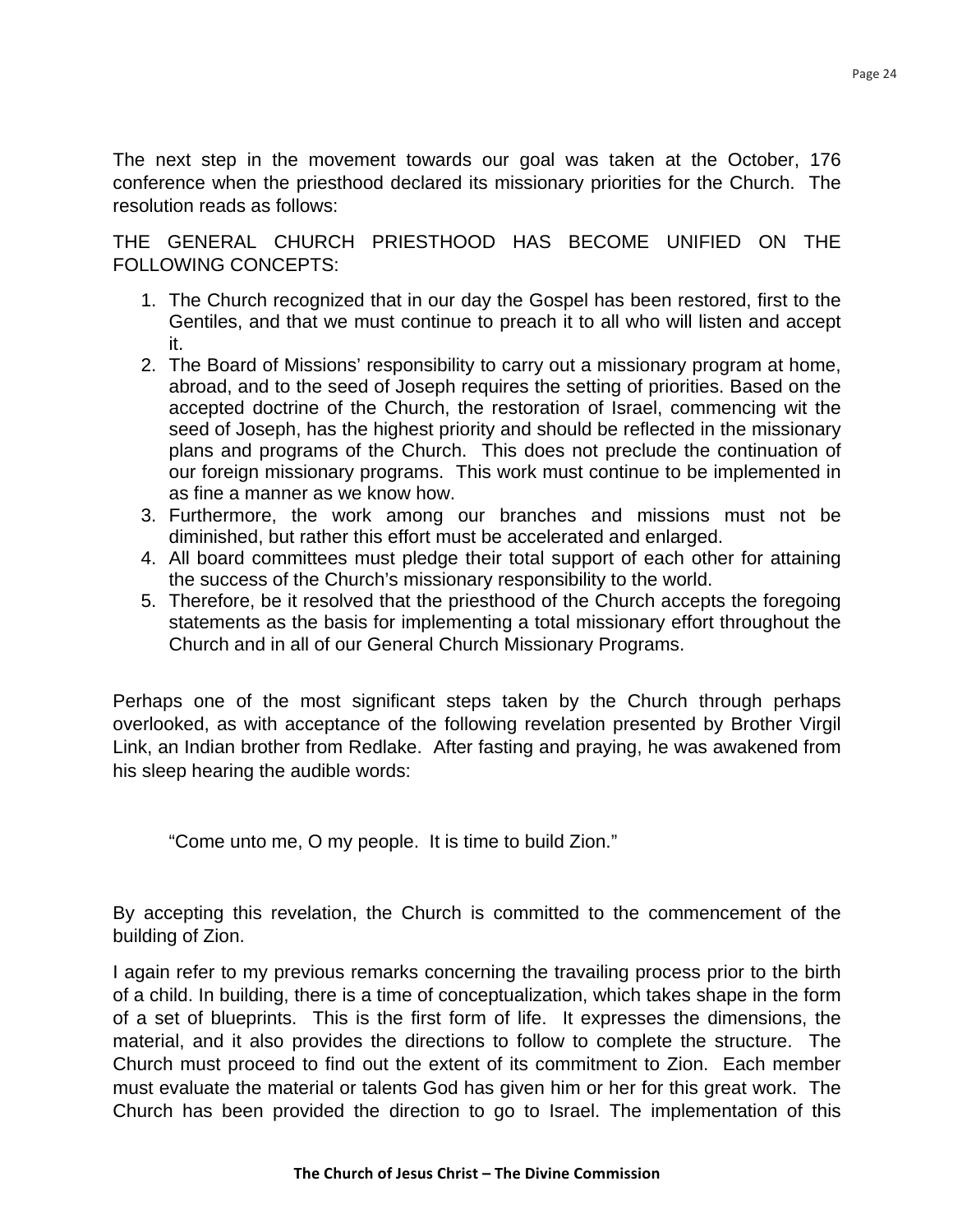directive will result in the opening of new vistas that will lead to the complete unfolding of God's great master plan. Nephi predicted:

 "There is nothing which is secret save it shall be revealed; there is no work of darkness save it shall be made manifest in the light; and there is nothing which is sealed upon the earth save it shall be loosed. Wherefore, all things which have been revealed unto the children of men shall at that day be revealed; and Satan shall have power over the hearts of the children of men no more, for a long time." II Nephi 30:17-18

## **THE SERIES OF EVENTS LEADING TO THE NEW JERUSALEM**

The building of a city called the New Jerusalem upon this land is related to the gathering of Israel generally and the seed of Joseph specifically. This important gathering, in fulfillment of the covenants made to Abraham, Isaac and Jacob, must take place fore Christ returns. We are told:

 "And he shall send Jesus Christ, which before was preached unto you: Whom the heaven must receive until the times of restitution of all things, which God hath spoken by the mouth of all His holy prophets since the world began." Acts 3:20-21

While many in the world today are in a countdown to the rapture, the Church should be on a countdown of God's latter day events that will eventually lead to the resurrection. Many books are being written on the rapture. They, however, leave out the most important events that will precede Christ's second coming: The gathering of Israel home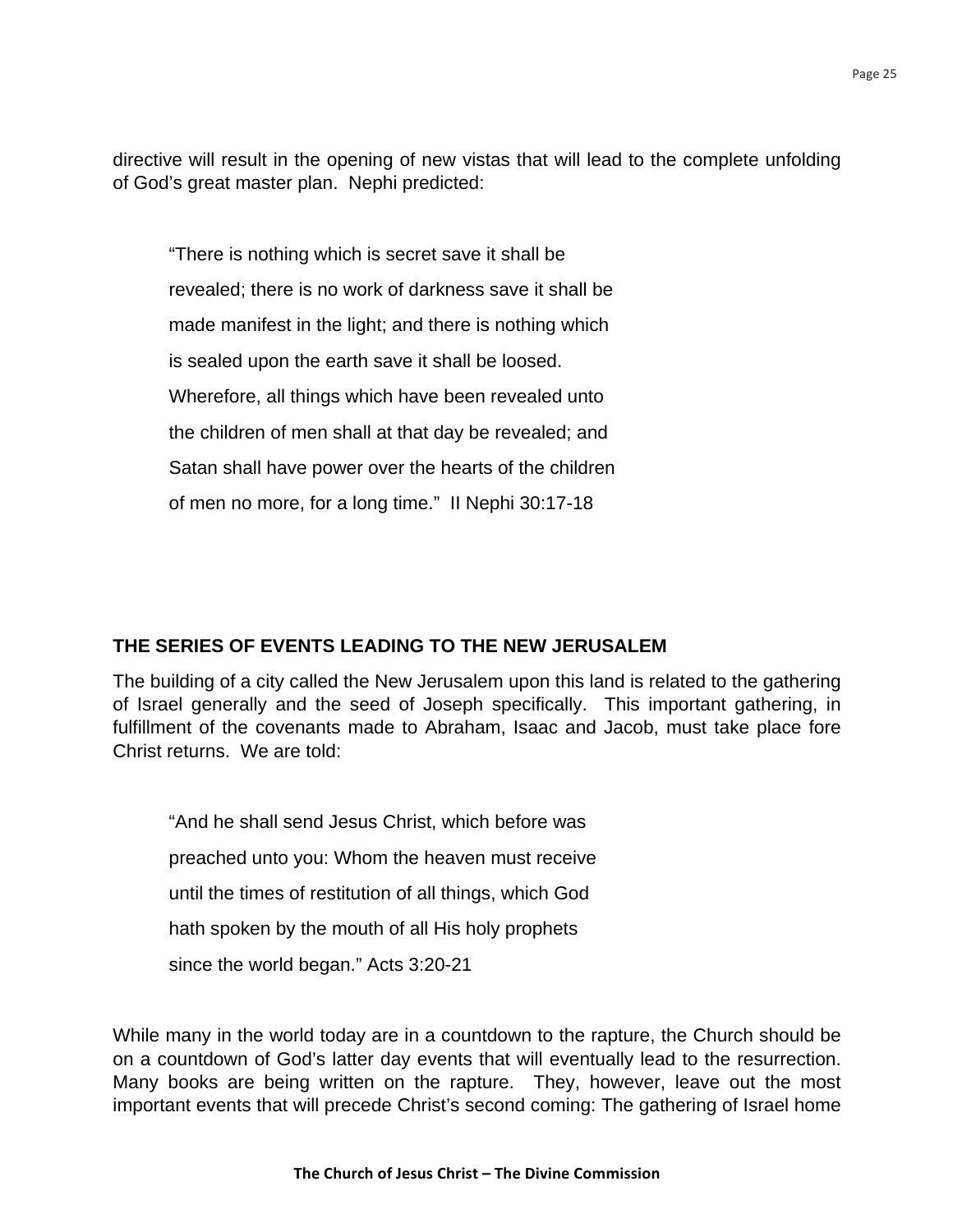to the lands of their inheritance, the building of the New Jerusalem and the establishment of Zion.

In III Nephi 21, the Saviour presented the sequence of events of the latter day glory. He promised that He would give a sign so that the Church would know when the gathering of Israel from their long dispersion and the establishment of Zion should take place. Prior to the giving of this sign, the Gentiles would be brought to this land and established as a free people to show them His great power and to allow them to come under the covenants of Israel, Jesus went on to say that when the seed of Joseph are told of the things that He reveal ed to their ancestors at the time of His appearance in this land, it would be a sign unto them that the work of the Father hath already commenced unto the fulfilling of His covenants. Sometime during this period, the Choice Seer will come forth. he will be marred, but will not be destroyed. The Gentiles who will not repent and believe will be cut off.

The seed of Joseph will then rise up as a young lion and will destroy their adversaries. The Gentiles will lose their mobility, their war power will diminish, their cities will be destroyed. Witchcraft, idolatry, lying, envying, strife, deception, priestcraft and whoredoms will be done away with. God will execute vengeance upon the unbelieving Gentiles.

The Church, however, during all of this calamity will begin to grow and this land which was promised to the seed of Joseph will be given back to them for their inheritance. The believing Gentiles will then come under the covenant and will begin to assist the seed of Joseph in the building of a city called the New Jerusalem. This is the commencement of the great work of the Lord, relative to the establishment of Zion. The call will go out to all the seed of Joseph in North, South and Central America to come and enjoy the New Jerusalem. Great power shall be given, and Christ will make his appearance among them.

This great work will continue to spread even to the gathering of the lost tribes of Israel. Then the work of God will begin with all nations so that God's people will be set free to return home to the lands of their inheritance.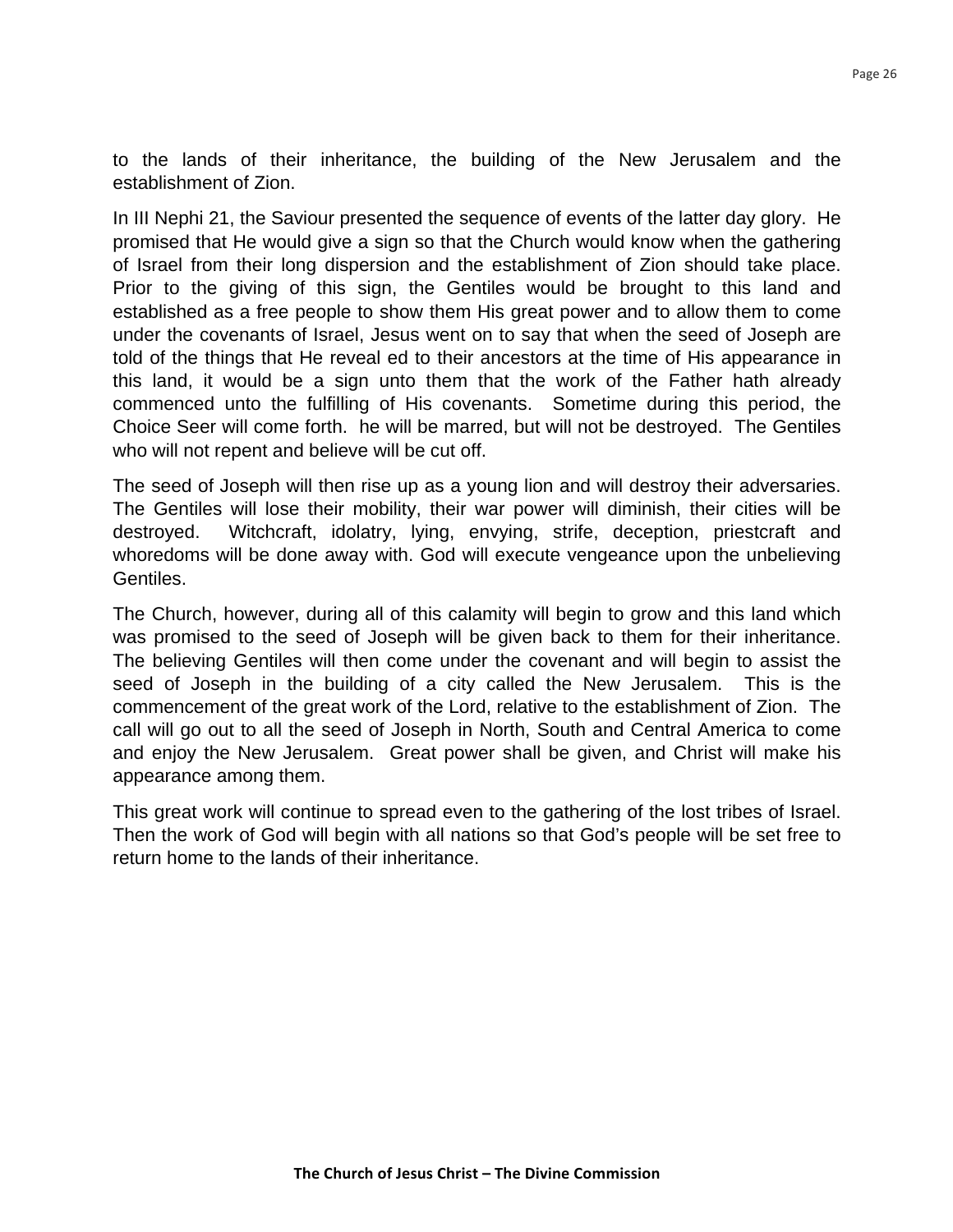## **A PARALLEL INDIAN MOVEMENT**

In the building of Zion, as is recorded in III Nephi 21:23, the Gentiles will assist the seed of Joseph in the building of the New Jerusalem. As the young Joshuas of the Church stand up, there should also be a parallel movement among the young people of the seed of Joseph. In a recent quote from the Navajo Times, it was stated that seventyfive percent of the Navajo population, which numbers 160,000 people, is under thirty years of age. Many of them are acquiring degrees in education, business, economics and medicine.

In a dream had by Sister Mabel Bickerton on April 8, 1948, she saw that she was in a large meeting of the saints. She was seated near the front of the room with her mother. She saw many afflicted people asking for prayer and being anointed. She turned to her mother and said, "If only our brothers had the power that was manifested on the day of Pentecost. Brother William Cadman then went to where Sister Mabel and her mother were sitting and introduced them to many young Indian people. She said she never had seen so many Indians in the Church before. While Sister Mabel was relating this dream, she was inspired with the thought that as the Indians come into the Church and the work progresses among them, the power that disciples experienced on the day of Pentecost would be with our Church.

Recently, an Indian caravan traveled over 157,000 miles throughout the United States, warning the people of impending destruction. Men such as Thomas Banyacya, a Hopi, and Mad Bear Anderson, a Tuscarora Indian, accompanied this entourage. Both had an urgent message to relate to whomever would listen. Thomas Banyacya stated that although the Indians represent on-half of one percent of the nation's population yet they are rich in spirit and heart and will stand as a might nation. He proclaimed:

 "We will speak one language after the purification. We will all be one people; everything will become new, no more money systems, we will exchange everything freely, we won't need fences. We need to revive the spirit of our people."

Mad Bear Anderson declared:

"Many of our people have had dreams and visions that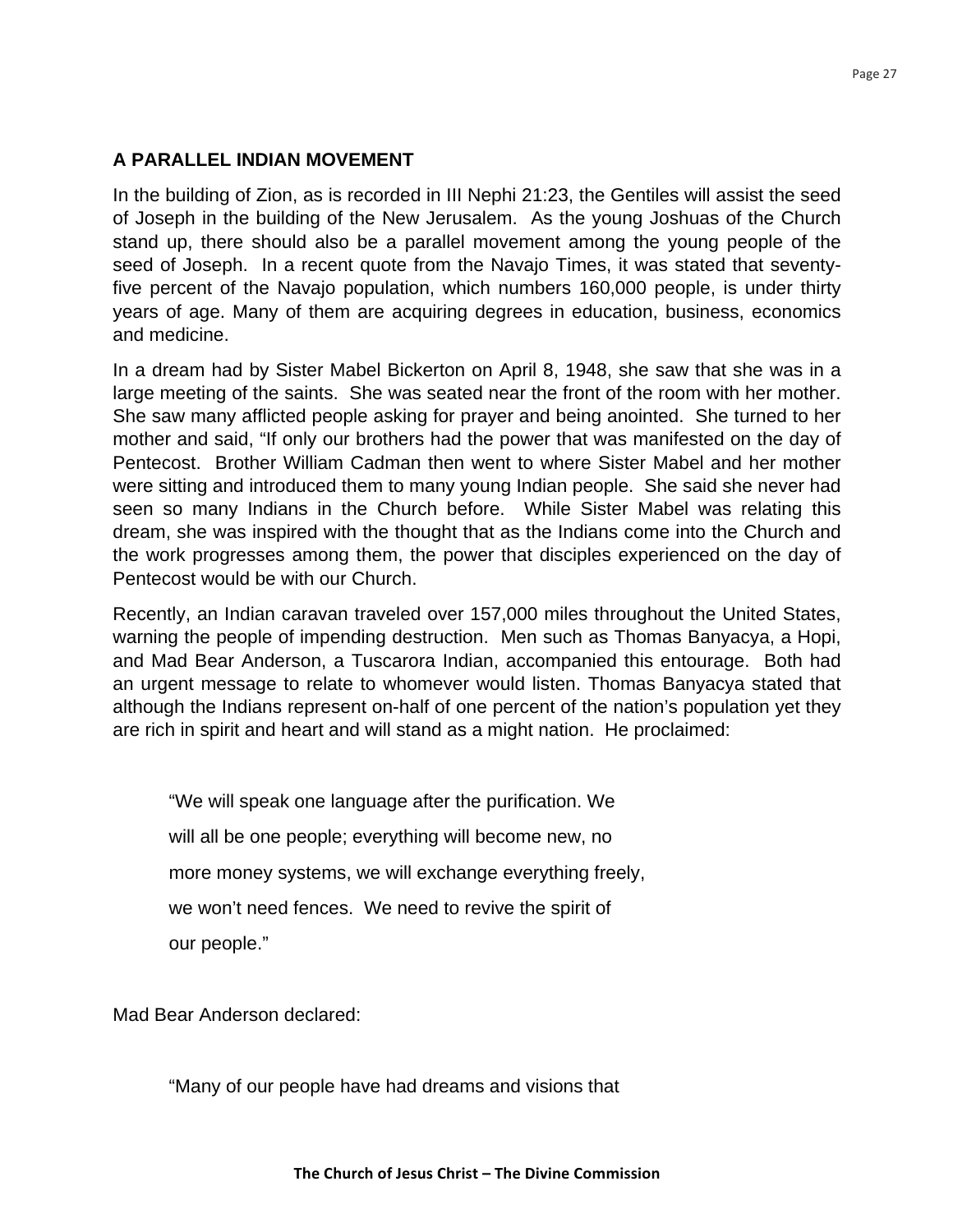the time is short (referring to the fulfillment of prophesy) you (addressing a Gentile audience) must straighten it out with my people. Day and night cannot dwell together. (He meant that the Gentiles would have to straighten it out with the Indians). He then said, again referring to the Gentiles, "You must get your people together or earth will be destroyed as it happened in the other worlds." He stated it would take four days to give all the prophecies. He warned, "Don't participate in programs that will destroy my people."

Vine DeLoria, Jr., a Sioux Indian leader, commented:

 "Of all the groups in the modern world, the Indians are best able to cope with the modern situation. The flexibility of the tribal viewpoint enables Indians to meet devastating situations and survive."

The Hopi leaders, in a letter written to President Truman, on March 28, 1949, from Oraibi, Arizona, wrote:

 "The judgment day will soon be upon us. Let us make haste, and set our houses in order before it is too late."

"The Lost Brother," an Iroquois prophecy as retold by Mad Bear Anderson states:

 "They will be waiting for a young leader, as Indian boy possibly in his teens, who would be a choice seer. Nobody knows who he is or where he will come from, but he will

#### The Church of Jesus Christ - The Divine Commission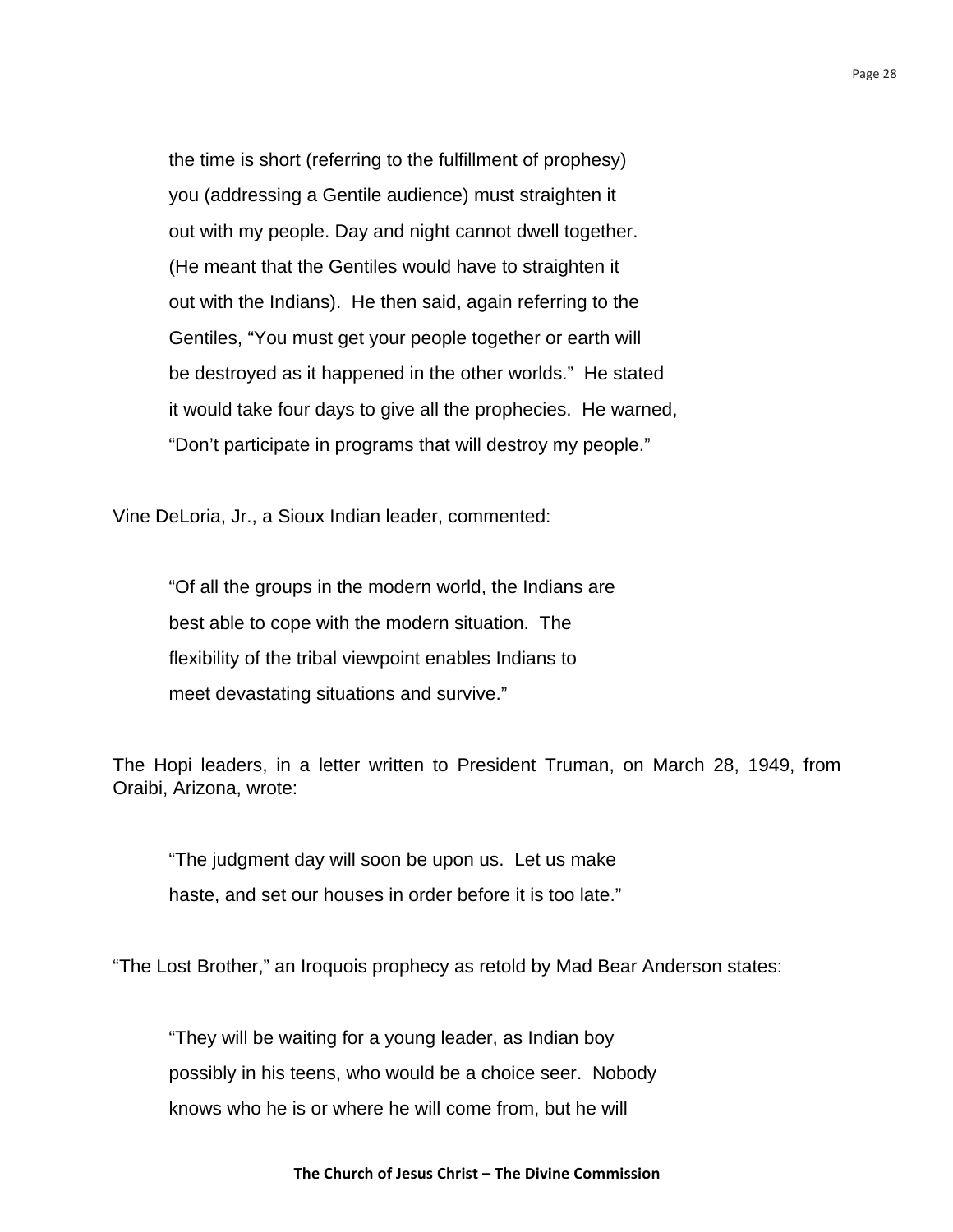be given great power and will be heard by thousands."

An experience had at Pinetop, Arizona, coincides with this prophesy.

On Sunday, May 20, 1973, while Brother Joseph Calabrese was preaching, he asked, "How should the seed of Joseph be delivered?" It's revealed in the record that we have one (referring to the Choice Seer), whoever he is and wherever he is no one knows, onl God knows as he knew Moses. While Brother Joe was saying this, Brother Thurman Furnier arose in spirit and said:

 "I know, I shall reveal in my own due time, thus saith the Lord, where he is and who he is and what work he shall do in great power to bring the children of Israel out of bondage and unto salvation. Thus saith the Lord."

Thomas Banyacya made this appeal:

 "The time has come fro meaningful action. Destruction of all land is taking place and accelerating at a rapid pace. The time of purification is near according to many prophecies. This means that human life has to be purified or punished, by certain acts of the Great Spirit due mainly to corruption, greed and turning away from the Great Spirit."

He recalled that in the year 1948, the Hopi leaders met in their sacred kivas for many days, to remind themselves of their ancient knowledge. After the meeting, they felt to tell their people and also the whole world about some of these things.

The following prophecies, many of which have been fulfilled, and some of which will be fulfilled in the near future, were revealed on stone tablets which the Hopis have in their possession. This was taken from an address to the Chairman and members of the United Nations assembled in Vancouver, Canada, on June 11, 1976: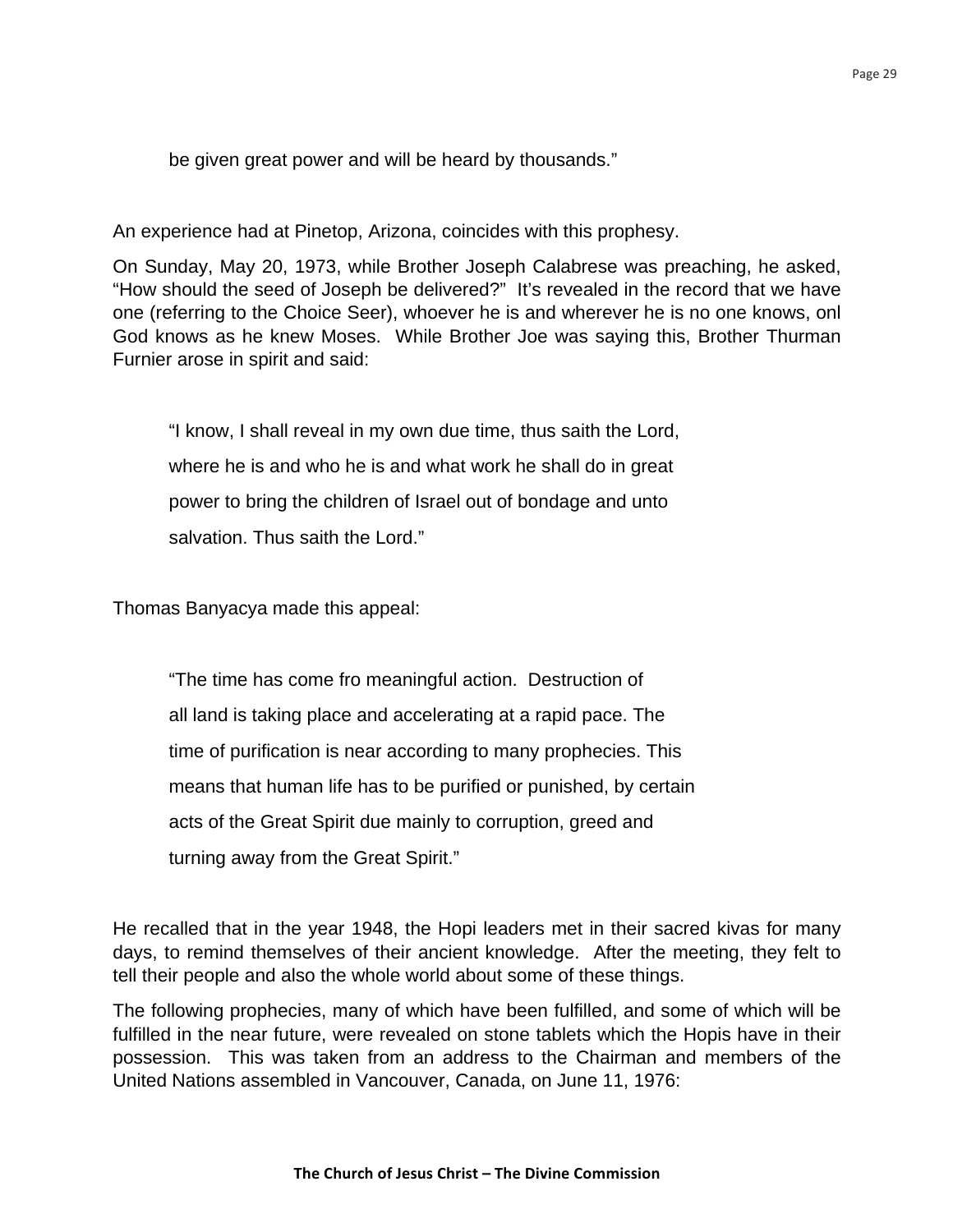- 1. Carriages would go across the land that would look like many houses connected together with smoke coming out of the first one (thus referring to the coming of the train).
- 2. Carriage flying through the sky with nothing pulling them (this referring to the airplanes).
- 3. Many roads in Hopi land and from a distance it would look like running water. (The Hopi wondered what this meant until they discovered that as pavement is viewed from a distance, it looks like water).
- 4. A house of glass would be built on this land and all nations of the world would go there to air their grievances. (They were told that whoever would be their religious leaders at that time must go to the tall glass house and warn the world of the Day of Purification. If the people do not repent, they will be destroyed. The Hopi have attempted to do this).
- 5. A gourd of ashes will be dropped from the sky and would destroy everything in sight. (This could refer to the atomic bomb dropping on Japan).
- 6. There will be tornadoes. At first there will be warnings. If the people do not repent, they will get worse and deaths will result.
- 7. A series of earthquakes would be felt throughout the land, and would come as warnings to the people to repent. If they do not repent, a devastating earthquake will strike many cities and will result in the death of large masses of people.
- 8. Floods would be seen in places where they have never been seen.
- 9. There would be great climate changes worldwide-hot, cold, dry and wet. In each case, it would be the worst reported in history.
- 10. There would be famine, pestilence, disease and plagues throughout the land.
- 11. They were warned against lightning coming into their homes (meaning electricity). They were told that if they depended on this, it would be cut off and the people would panic.
- 12. They were warned against running water in their homes. It would become polluted.
- 13. There would be terrible fighting all over the land. The Hopi were warned to stay on their reservation and they would avoid this trouble.
- 14. The moon will turn to blood and the sun will hide it face with shame.

Dan Katchonva said in 1959 that the time is about up, the prophecies have about been fulfilled.

## **WARNINGS TO THE CHURCH**

Has the Church been warned concerning some of these conditions? As far back as 1939, Sister Sarah Watson presented a dream to the Church in which she found herself in a meeting with Brother Furnier in charge. He said at the close of the meeting: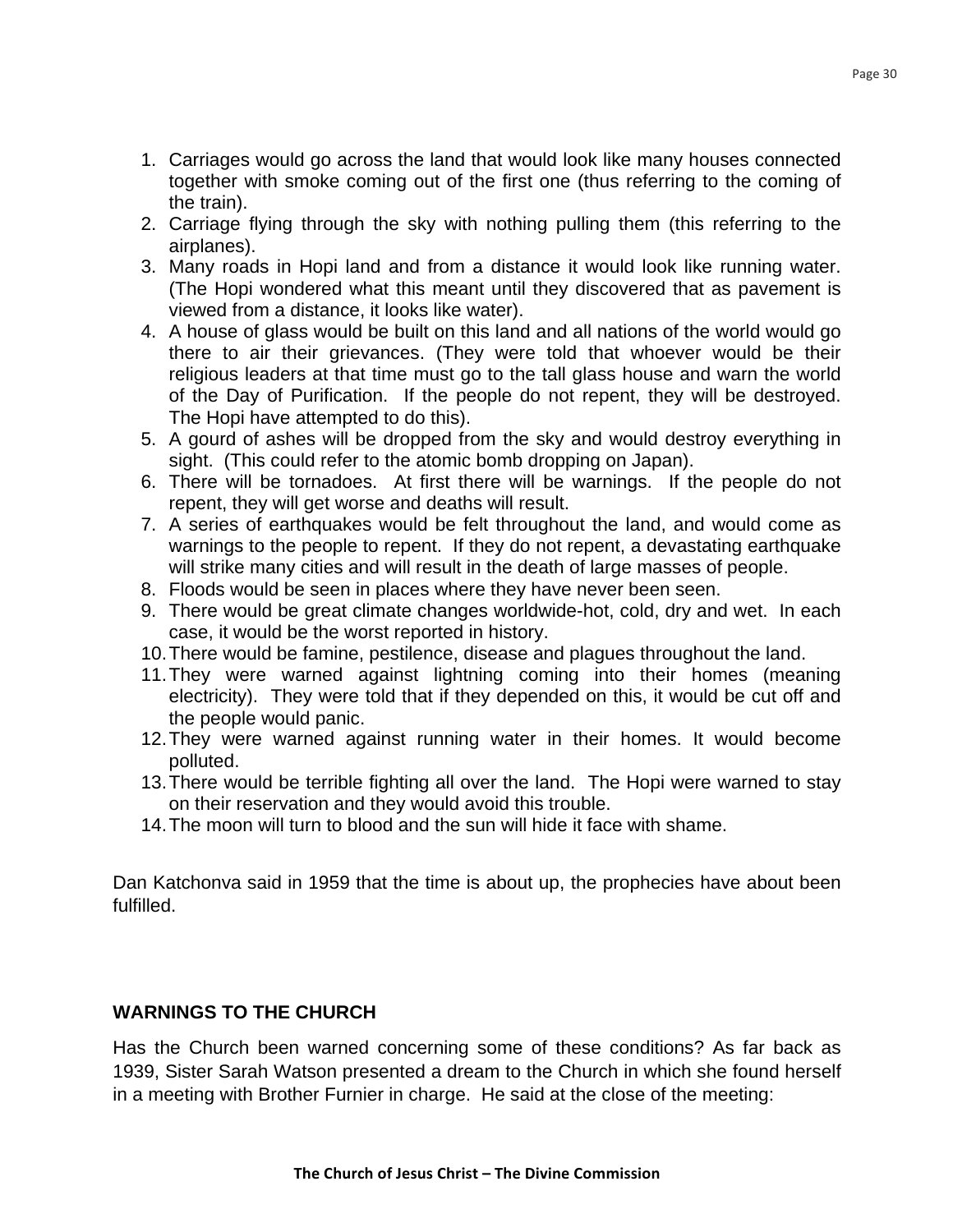"Brothers and sisters, remain seated. There is a sister who has had a dream that contains prophecy." She said, "Dear brothers and sisters, the time is coming when some people of this Church will seek divorces and separations from their husbands and wives, and there shall be murmurings, and in the world there shall be wars and rumors of wars and destruction. Woe, woe, be unto these (meaning those who seek divorces, etc.), for in that day they shall be found without a house, suffering along with the world."

This dream points out, being members of the Church does not necessarily make us immune to temptations nor exempt from the consequences of sin. The scripture says that judgment will begin at the house of the Lord. Sister DeMelis of Detroit, Michigan, saw in a dream (February, 1940) that Brother William Cadman sent a letter to all the brothers and sisters saying, "I want all the branches and missions to gather together next Sunday in a certain place." The meeting place was like a large field and all the apostles, evangelists and elders were sitting in rows. A man in white appeared, and the brothers and sisters asked him, "Why was there murmuring, death and sickness among His people.' This man said, "Woe unto you that do not my will for you have not seen anything yet." Then he turned to the apostles and the rest of the priesthood and said, "You too will be punished if you do not do my will."

The impending destruction that is coming to this land has been told to us many times. In October, 1943, Sister Schooster of the Rock Run Branch heard God tell her in a dream to warn the people of The Church of Jesus Christ to prepare for destruction is coming on this land. He said to be faithful and true to the Church and to broadcast to all that would hear the glad tidings of the Restored Gospel.

In a vision that was had in Lorain, Ohio, September 5, 1976 by Frank Altomare, he said:

 "I see a man standing by the door. It is that great man John Divine. Oh, John, John, what are they words, what are the words that you are speaking to thy people." And these are the words he spoke, "I have come to comfort my people and the Lord is going to show many miracles in The Church of Jesus Christ. We shall see even the dead arise. I am your servant. I am of God and I shall bless my people and will be with them. Continue to pray, fast and pray. **This nation** is going to come to the dust of this earth…"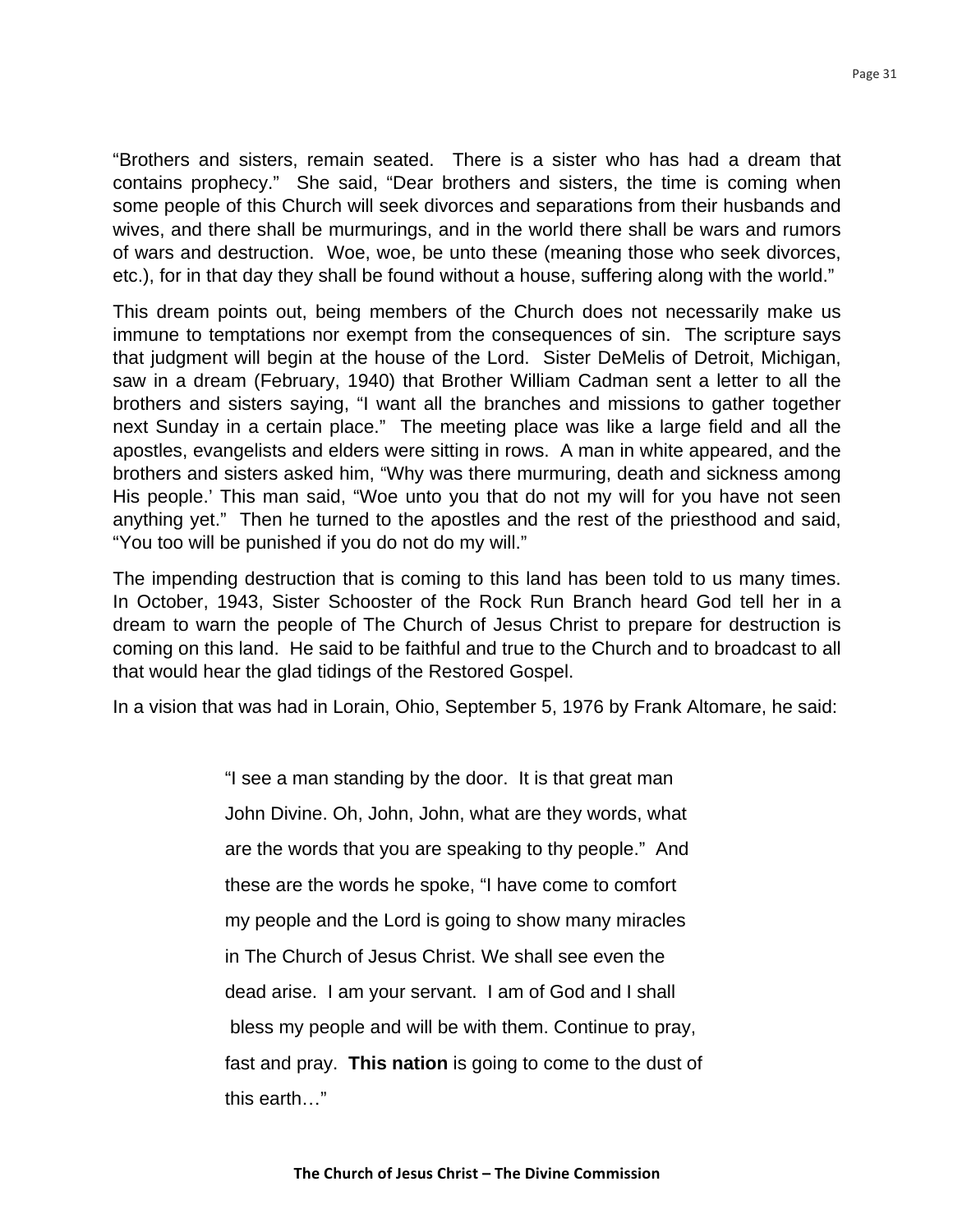With all the warnings of impending destruction, we can take heart in an experience presented to the Church on January 27, 1976, from Florida in which the dreamer saw an apostle addressing the whole Church, which appeared to be gathered in a large circle. She said that she knew that he had waited a long long time to be able to say the following, "Brothers and sisters, we are beginning to see the word of God commence."

## **THE WORK AT HAND**

The Church as been warned. It is now time for God's people to remove all obstacles and begin to mobilize all her strength and power to bring Israel back home to her rightful inheritance.

This great work of gathering and the ultimate building of Zion will require the help of both the young and old. The Church needs the strength of the youth and the guiding wisdom of the old. It is my personal belief and hope that some of this present living generation will live to see the building of Zion change from its present embryonic state to its actual birth. It must be remembered however, that the birth of an infant is the culmination of a maturation process which began with an embryo and ends with the infant.

There is a strong movement among the young people to become totally involved in the missionary program of the Church. A young minister from a branch in California made the following statement: "If you are to blame us for anything, then blame us for believing in your words enough to want to do something about it." He was referring to the many times he had heard the elder brothers preaching about the promises to Israel and the building of Zion.

The work of the young people in this great latter day work in part was revealed to us in the dream of Brother Michael McGuire in which he saw Brother William Cadman exhorting the young people saying, "Prepare yourselves for what is ahead." He then related the future work of the Church to the young people telling them to stay close to the Church and to follow in the steps of their parents and forefathers. He also said, "Soon the Indian will be our brother and the young will help to teach them."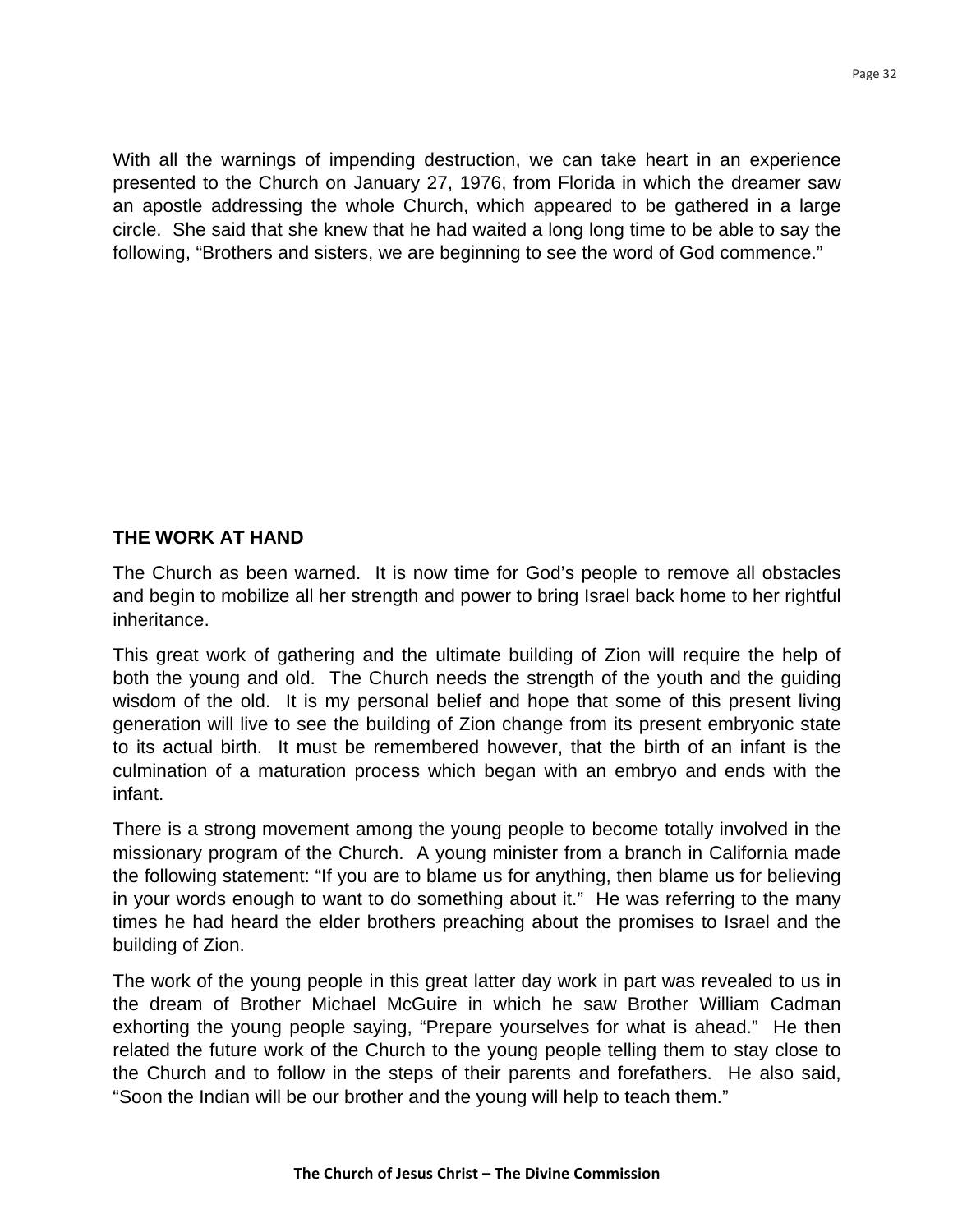At the time of this dream, there were no young people from the Church living on the Indian reservations. At the present time, there are 35 adults residing on reservations. Many of them have been instrumental in setting up various types of educational programs. The Church is well represented by young brothers and sisters in many top administrative positions on various reservation. The potential for teaching Indians is presently reaching great proportions.

In a dream had by a young sister in California in the year 1966, she saw Brother William Cadman in a dream. He told her and her sister, along with their husbands, that they had a work to do, and he gave them a message to encourage their husbands to continue their educations, that God would use their education in His work. He also told them to gain as much training as they could. He concluded his remarks by saying, "**Go and tell others this message.**"

The young people, however, are going to need the help of the older brothers and sisters in this great work. A dream had recently in Ohio (accepted by the Church at the October, 1976, conference) points this out very vividly. The dreamer, being inspired by Brother Dominic Thomas speaking about the Church today being on the threshold of a new era, had the following dream:

 "All the young people of the Church were marching in perfect formation, and were uniformly arrayed. The young people marching in symmetrical formation and enveloped in brilliant rays of the sun. In the rear of them was an evangelist."

This dream points out that the young people have captured the evangelistic spirit of the Church and will require the assistance of the priesthood authority as a strong support in this march towards the fulfillment of God's promise.

An example of this support was experienced in California and reported to the General Church Conference of April, 1972. A young brother told of a dream in which he was driving his car along the highway. His left hand was on the steering wheel and his right hand was on the *Book of Mormon*. He heard a voice saying: "To the right is the land of the Lamanites and to the left is the land of the Jews. Soon they will come together."

As this dream was being told at conference, Brother Joseph Lovalvo spoke in the spirit saying: "Hearken unto me, oh my people, draw near unto me, and I will take you sons and you daughters and bring them among the Lamanites and make them nursing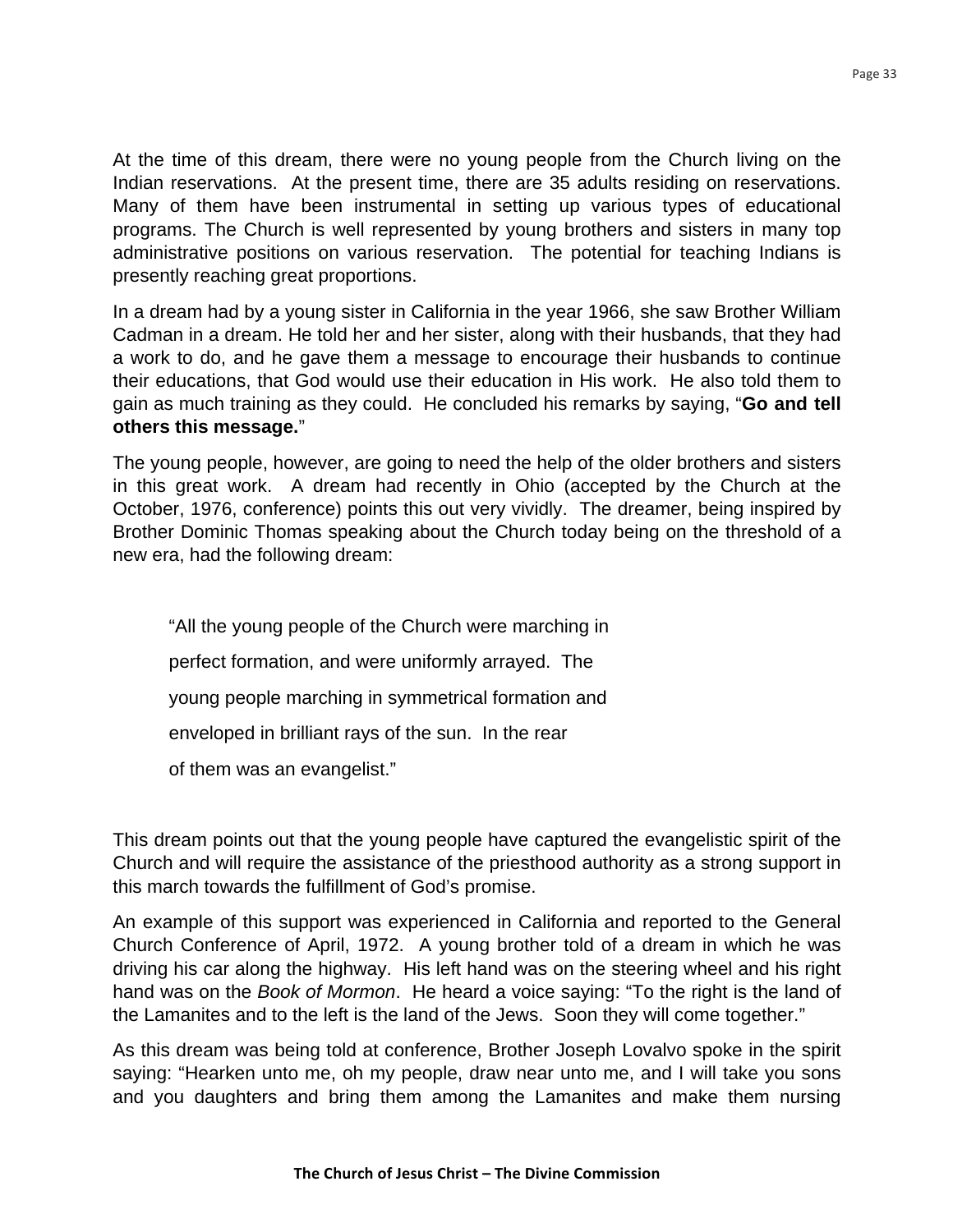fathers and mothers unto them." (These two experiences were accepted by the General Church).

The work at hand in our generation is vividly portrayed by an experience of Brother Ether Furnier, accepted by the Church in 1973.

 "The night after my father passed away I was up all night along with my companion and my mother. It was about 9:00 a.m. in the morning. The voice of the spirit spoke to me saying, "The last of the Moses era is dead, and it is time for the Joshua's to stand up." My mind was taken to the scripture where the Lord spoke words of encouragement to Joshua, to be not afraid but to go forth in the strength of the Lord. The spirit was so overwhelming that it well nigh consumed me in a blanket of blessing."

It is interesting to note the General Church conference remarks on this experience: "We must be strong and of good courage even as God told the people after the death of Moses. We must now unite ourselves so that we may go forth and enter into Zion."

This experience also indicates the beginning of a new era. It states that the time has come for the Joshuas to stand up. We are now living in the Joshua era. We, both old and young, must marshall all of our available resources and begin the march into the latter day promised land.

We are truly living in a momentous age, one which the prophets longed to see. It has been referred to as the latter dispensation of time. Yes, all the other dispensations from the beginning of time will find their consummation in this great end of time dispensation. The battle lines have been drawn. Satan with all his mighty host has declared war against the Church of the Lord Jesus Christ. We cannot draw back and wait for time to catch up to us. We must catch up to the time in which we live.

We know from the many experiences that have been given to us, that we are entering into a time of the fulfillment of prophesy. The gathering of Israel and the building of the New Jerusalem are very close at hand. There is a strong possibility that this could take place in our day or our children's day. In a dream had by Brother Sam Randazzo of Detroit, Michigan many years ago, he saw his grandchildren (who are now presently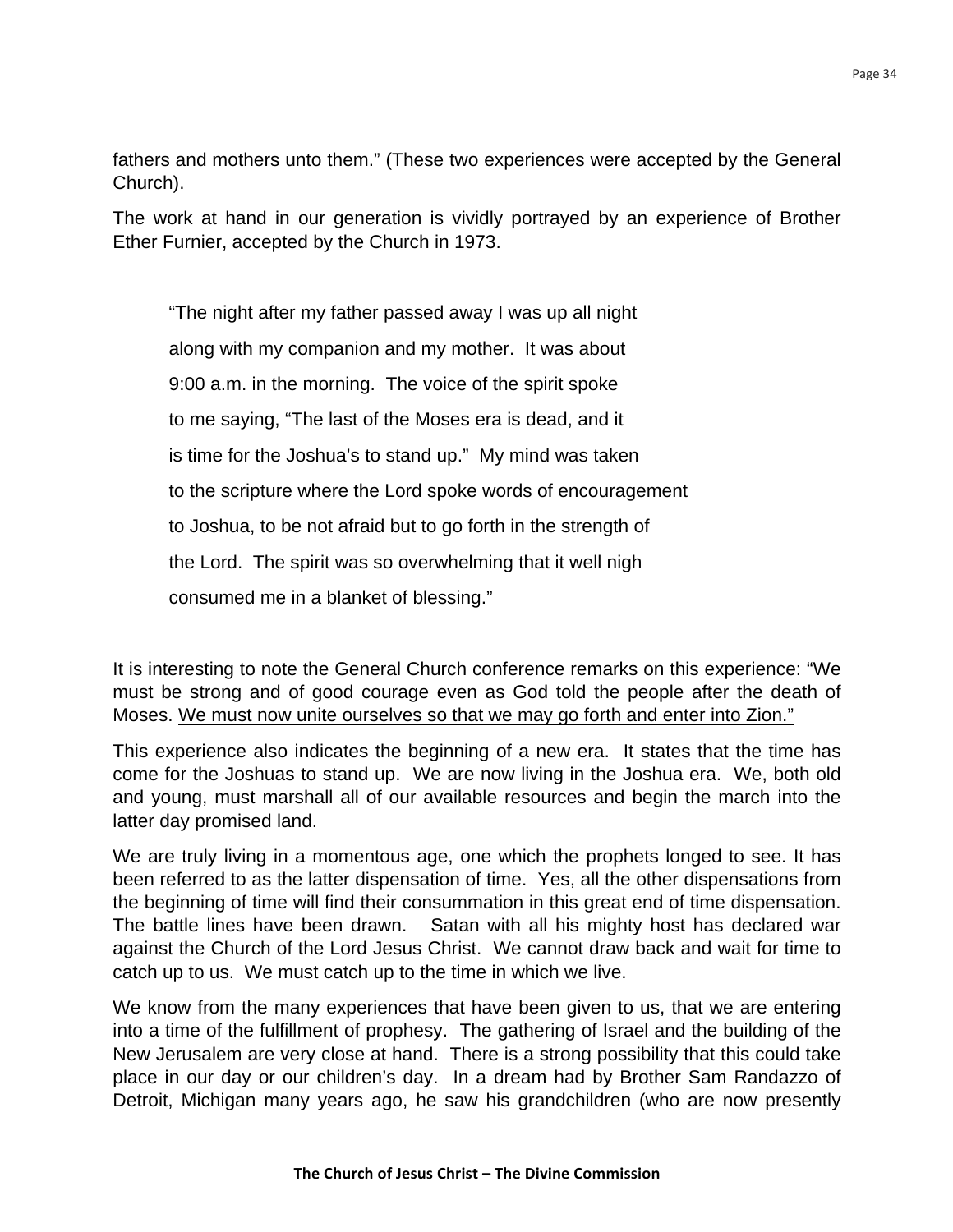adults) playing with wild animals. Someone spoke to him and said, "Aren't you afraid that they will be hurt by those wild animals?" He replied, "No, don't you know we are living in the Peaceful Reign?"

Sister Sarah Watson, the daughter of Brother Sam Sandazzo, had a corresponding dream in July, 1978, wherein she saw her grandchildren coming from a new city that was located on an Indian reservation, behind a huge rock. She was told that it was the beginning of a beautiful new city.

The *Book of Mormon* states that the Indian people will be used to build a beautiful city on this land called the New Jerusalem. A few years ago, this would have been considered an impossible task. We have, however, in the past few years, seen a tremendous change taking place among the Indian people, which has been likened unto the awakening of a sleeping giant. It has been proven that the land where they dwell is rich in minerals and raw materials. This untapped wealth exists not only in North America, but also in Central and Sourth America, where rich deposits of oil exist that could affect the balance of world power. It is not coincidental that the work of the Church is now prospering in Mexico. At the 1978 NATRO (Native American Treaty Rights Organization) conference held in Window Rock, Arizona, one of the Indian leaders expressed a feeling prevalent among many Indians: "We will not be complete without our brothers south of the border."

It appears that everything is being done to get into a state of readiness for the mighty latter day thrust that will rock the nations and will once again elevate God's covenant people to their rightful place. Isaiah saw this great miracle:

 "Who hath heard such a thing? Who hath seen such things? Shall the earth be made to bring forth in one day? Or shall a nation be born at once? For as soon as Zion travailed, she brought forth her children." Isaiah 66:8

It is my sincere belief that as a Church, we will not find completeness until we are fully committed to the gathering Israel. If God's casting away of Israel because of transgression brought about the turning of God to the Gentiles, what shall their return be? Paul says:

"For if the casting away of them be the reconciling of

the world, what shall the receiving of them be, but life